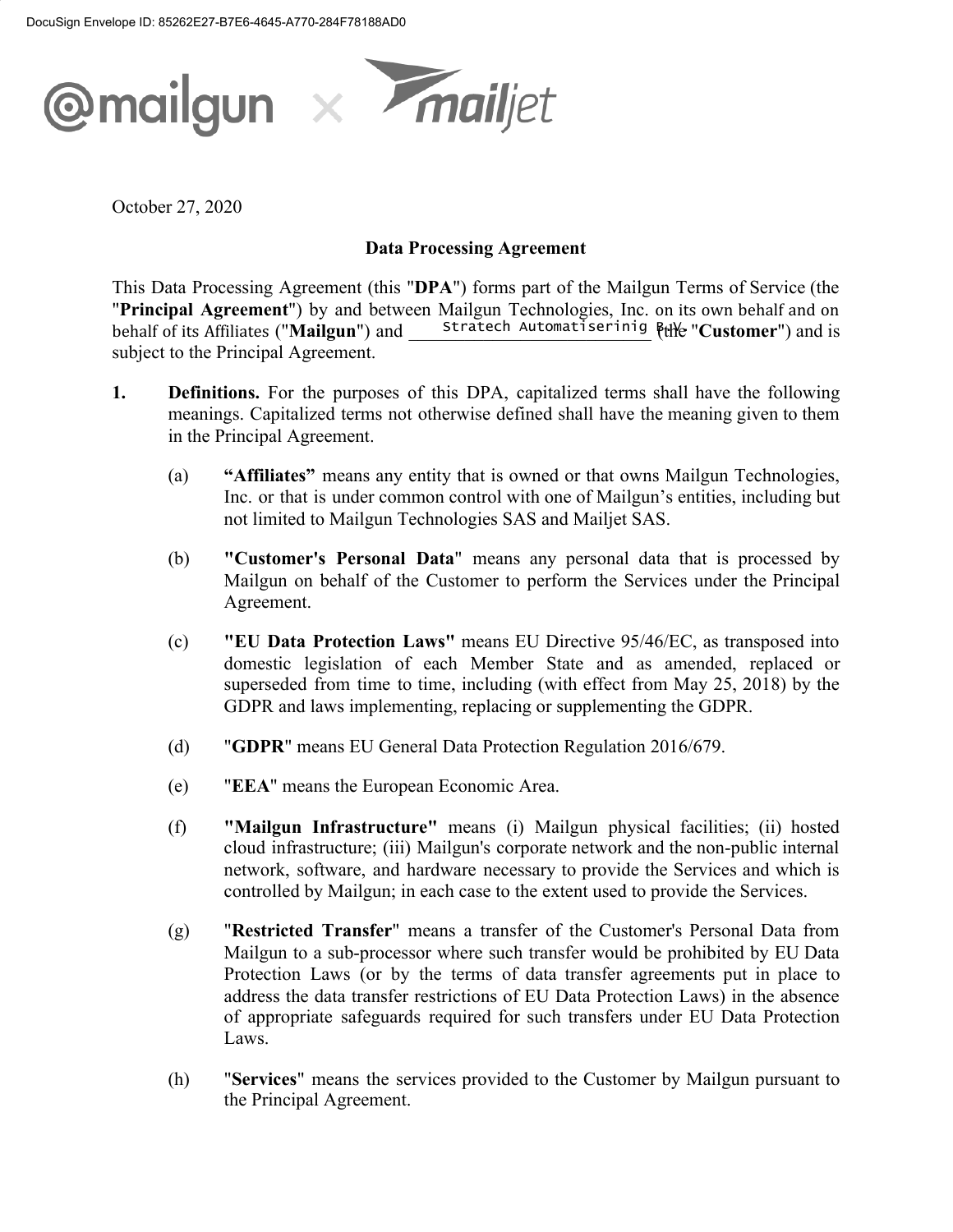- (i) "**Standard Contractual Clauses**" means the latest version of the standard contractual clauses for the transfer of personal data to processors established in third countries under Directive 95/46/EC of the European Parliament and of the Council (the current version as at the date of this DPA is annexed to European Commission Decision 2010/87/EU).
- (j) The terms "**consent**", "**controller**", "**data subject**", "**Member State**", "**personal data**", "**personal data breach**", "**processor**", "**sub processor",** "**processing**", "**supervisory authority**" and "**third party**" shall have the meanings ascribed to them in article 4 of the GDPR.

# **2. Compliance with EU Data Protection Laws**

(a) Mailgun and the Customer shall each comply with the provisions and obligations imposed on them by the EU Data Protection Laws and shall procure that their employees, agents and contractors observe the provisions of the EU Data Protection Laws.

# **3. Details and Scope of the Processing**

- (a) The Processing of the Customer's Personal Data within the scope of the Agreement shall be carried out in accordance with the following stipulations and as required under Article 28(3) of the GDPR. The parties may amend this information from time to time, as the parties may reasonably consider necessary to meet those requirements.
	- (i) **Subject matter and duration of the processing of Personal Data:** The subject matter and duration of the processing of the Personal Data are set out in the Principal Agreement.
	- (ii) **The nature and purpose of the processing of Personal Data:** Under the Principal Agreement, Mailgun provides certain email and sms services to the Customer which involves the processing of personal data. Such processing activities include (a) providing the Services; (b) the detection, prevention and resolution of security and technical issues; and (c) responding to Customer's support requests.
	- (iii) **The types of Personal Data to be processed:** The personal data submitted, the extent of which is determined and controlled by the Controller in its sole discretion, includes name, email, telephone numbers IP address and other personal data included in the contact lists and message content.
	- (iv) **The categories of data subject to whom the Personal Data relates:** Senders and recipients of email and sms messages.
- (b) Mailgun shall only process the Customer's Personal Data (i) for the purposes of fulfilling its obligations under the Principal Agreement and (i) in accordance with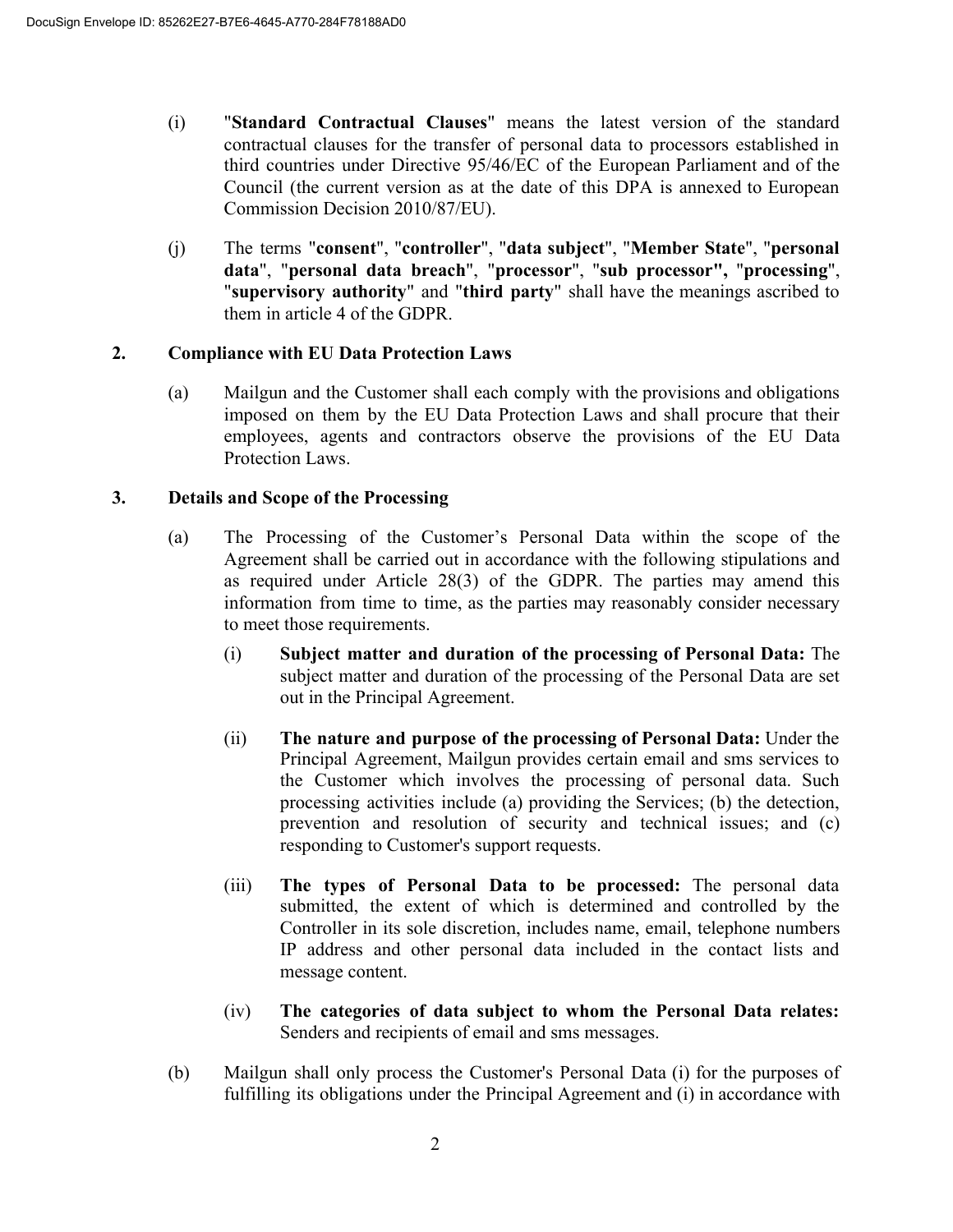the documented instructions described in this DPA or as otherwise instructed by the Customer from time to time. Such Customer's instructions shall be documented in the applicable order, services description, support ticket, other written communication or as directed by Customer using the Services (such as through an API or control panel).

- (c) Where Mailgun reasonably believes that a Customer instruction is contrary to the provisions of the Principal Agreement or this DPA, or that it infringes the GDPR or other applicable data protection provisions, it shall inform the Customer without delay. In both cases, Mailgun shall be authorized to defer the performance of the relevant instruction until it has been amended by Customer or is mutually agreed by both Customer and Mailgun.
- (d) Customer is solely responsible for its utilization and management of Personal Data submitted or transmitted by the Services, including: (i) verifying recipient's addresses and that they are correctly entered into the Services (ii) reasonably notifying any recipient of the insecure nature of email as a means of transmitting Personal Data (as applicable), (iii) reasonably limiting the amount or type of information disclosed through the Services (iv) encrypting any Personal Data transmitted through the Services where appropriate or required by applicable law (such as through the use of encrypted attachments, PGP toolsets, or S/MIME). When the Customer decides not to configure mandatory encryption, the Customer acknowledges that the Services may include the transmission of unencrypted email in plain text over the public internet and open networks. Information uploaded to the Services, including message content, is stored in an encrypted format when processed by the Mailgun Infrastructure.

# **4. Controller and Processor**

- (a) For the purposes of this DPA, the Customer is the controller of the Customer's Personal Data and Mailgun is the processor of such data, except when the Customer acts as a processor of the Customer's Personal Data, in which case Mailgun is a sub-processor.
- (b) Mailgun shall at all times have in place an officer who is responsible for assisting the Customer (i) in responding to inquiries concerning the Data Processing received from Data Subjects; and, (ii) in completing all legal information and disclosure requirements which apply and are associated with the Data Processing. The Data Protection Officer may be contacted directly at  $\text{privacy}(a\text{mailgun.com})$ .
- (c) The Customer warrants that:
	- (i) The processing of the Customer's Personal Data is based on legal grounds for processing, as may be required by EU Data Protection Laws and that it has made and shall maintain throughout the term of the Principal Agreement all necessary rights, permissions, registrations and consents in accordance with and as required by EU Data Protection Laws with respect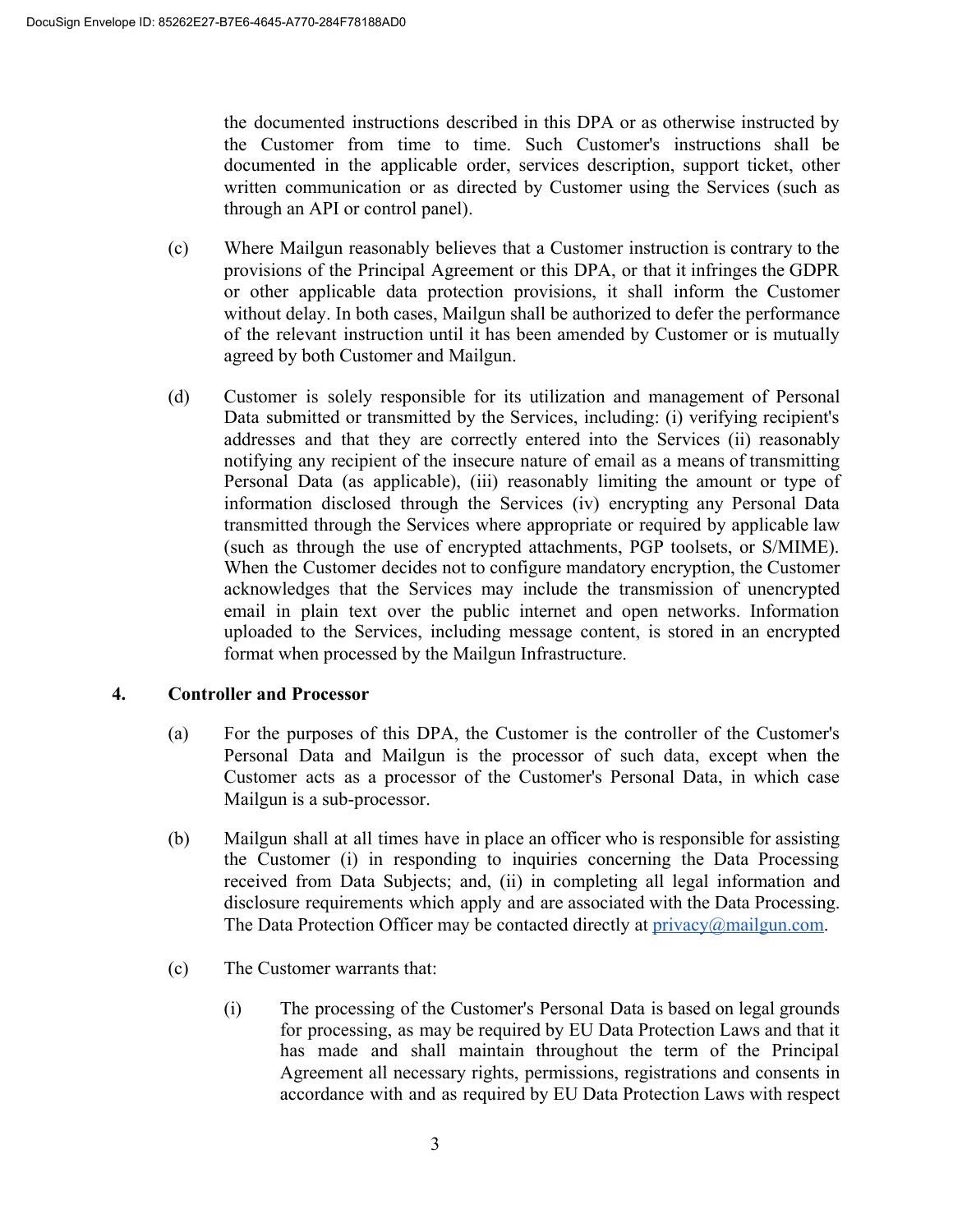to Mailgun's processing of the Customer's Personal Data under this DPA and the Principal Agreement;

- (ii) it is entitled to and has all necessary rights, permissions and consents to transfer the Customer's Personal Data to Mailgun and otherwise permit Mailgun to process the Customer's Personal Data on its behalf, so that Mailgun may lawfully use, process and transfer the Customer's Personal Data in order to carry out the Services and perform Mailgun's other rights and obligations under this DPA and the Principal Agreement;
- (iii) it will inform its Data Subjects about its use of Processors in Processing their Personal Data, to the extent required under applicable EU Data Protection Laws; and,
- (iv) it will respond in a reasonable time and to the extent reasonably practicable to enquiries by Data Subjects regarding the Processing of their Personal Data, and to give appropriate instructions to the Processor in a timely manner.

# **5. Confidentiality**

(a) Mailgun shall ensure that each of its, and sub-processors', personnel that is authorized to process the Customer's Personal Data is subject to confidentiality undertakings or professional or statutory obligations of confidentiality and are trained with the relevant security and Data Protection requirements.

### **6. Technical and Organizational Measures**

- (a) Mailgun shall, in relation to the Customer's Personal Data, (a) take and document, as appropriate, reasonable and appropriate measures required pursuant to Article 32 of the GDPR in relation to the security of the Mailgun Infrastructure and the platforms used to provide the Services as described in the Principal Agreement, and (b) on reasonable request at the Customer's cost, assist the Customer in ensuring compliance with the Customer's obligations pursuant to Article 32 of the GDPR.
- (b) Mailgun's internal operating procedures shall comply with the specific requirements of an effective Data Protection management.

# **7. Data Subject Requests**

(a) Mailgun provides specific tools in order to assist customers in replying to requests received from data subjects. These include our APIs and interfaces to search event data, suppressions, and retrieve message content. When Mailgun receives a complaint, inquiry or request (including requests made by data subjects to exercise their rights pursuant to EU Data Protection Laws) related to the Customer's Personal Data directly from data subjects Mailgun will notify the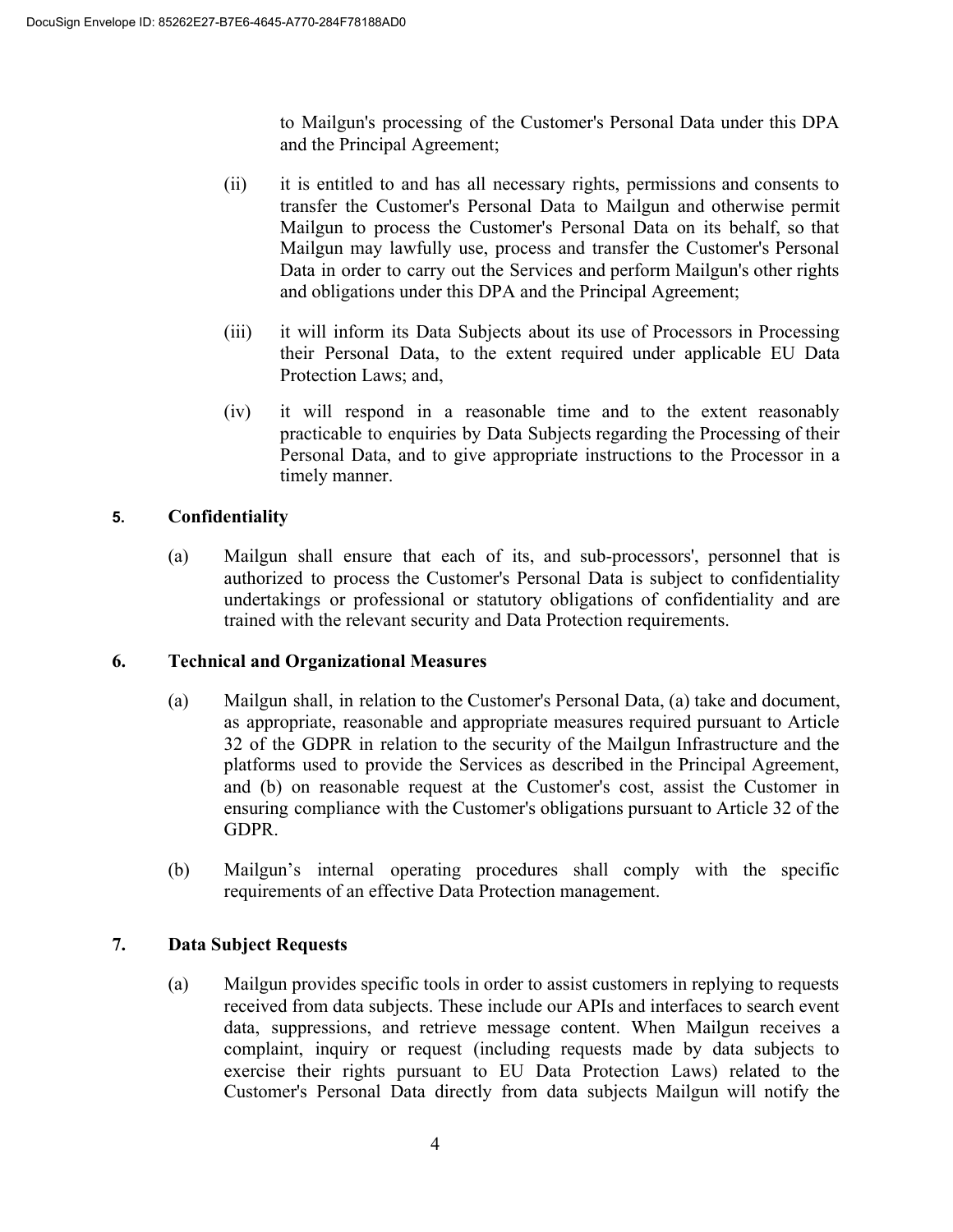Customer within 14 days from the receipt of the complaint, inquiry or request. Taking into account the nature of the processing, Mailgun shall assist the Customer at the Customer's cost, by appropriate technical and organizational measures, insofar as this is reasonably possible, for the fulfillment of the Customer's obligation to respond to requests for exercising such data subjects' rights.

### **8. Personal Data Breaches**

(a) Mailgun shall notify the Customer without undue delay once Mailgun becomes aware of a personal data breach affecting the Customer's Personal Data. Mailgun shall, taking into account the nature of the processing and the information available to Mailgun, use commercially reasonable efforts to provide the Customer with sufficient information to allow the Customer at the Customer's cost, to meet any obligations to report or inform regulatory authorities, data subjects and other entities of such personal data breach to the extent required under EU Data Protection Laws.

### **9. Data Protection Impact Assessments**

(a) Mailgun shall, taking into account the nature of the processing and the information available, provide reasonable assistance to the Customer at the Customer's cost, with any data protection impact assessments and prior consultations with supervisory authorities or other competent regulatory authorities as required for the Customer to fulfill its obligations under EU Data Protection Laws.

#### **10. Audits**

- (a) Mailgun shall make available to the Customer on reasonable request, information that is reasonably necessary to demonstrate the Customer's compliance with this DPA.
- (b) Customer, or a mandated third party auditor, may upon written reasonable request conduct an inspection in relation to the Processing of the Customer's Personal Data by Mailgun and to the extent necessary according to Data Protections Laws and without interrupting Mailgun's business operations and ensuring confidentiality. The Customer shall be responsible for any costs and expenses of Processor arising from the provision of such audit rights.

# **11. Return or Destruction of the Customer's Personal Data**

(a) The Customer may, by written notice to Mailgun, request the return and/or certificate of deletion of all copies of the Customer's Personal Data in the control or possession of Mailgun and sub-processors. Mailgun shall provide a copy of the Controller's Data in a form that can be read and processed further.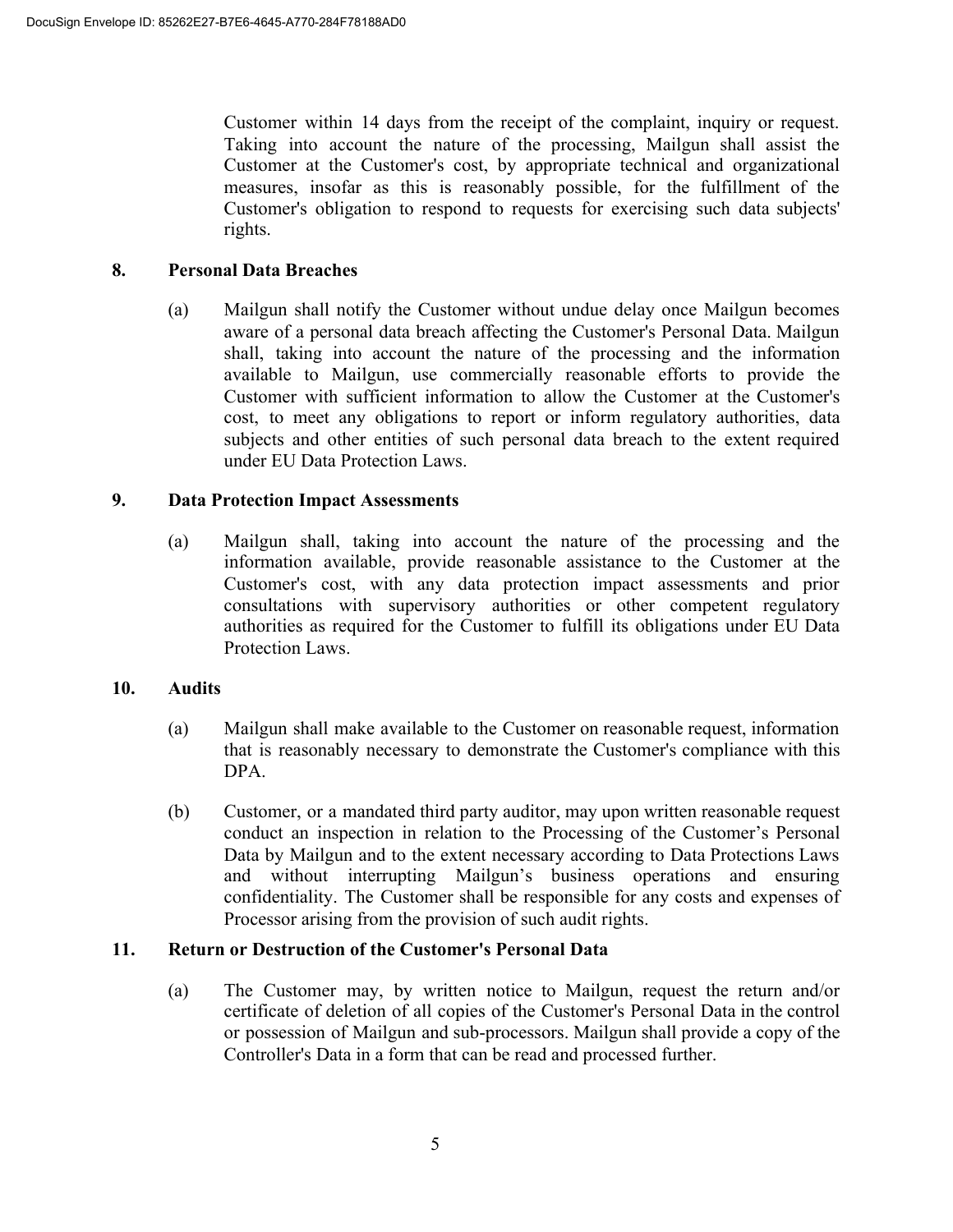- (b) Within ninety (90) days following termination of the account, the Processor shall delete and/or return all Personal Data processed pursuant to this DPA. This provision shall not affect potential statutory duties of the Parties to preserve records for retention periods set by law, statute or contract. Mailgun may retain electronic copies of files containing Customer's Personal Data created pursuant to automatic archiving or back-up procedures which cannot reasonably be deleted. In these cases, Mailgun shall ensure that the Customer's Personal Data is not further actively processed.
- (c) Any additional cost arising in connection with the return or deletion of Personal Data after the termination or expiration of the Agreement shall be borne by the Customer.

# **12. Data Transfers**

- (a) Following execution of this DPA, Mailgun shall, if requested to do so by the Customer and if required by EU Data Protection Laws, enter into the Standard Contractual Clauses as data importer with the Customer acting as data exporter. If Mailgun's arrangement with a sub-processor involves a Restricted Transfer, Mailgun shall ensure that the onward transfer provisions of the Standard Contractual Clauses are incorporated into the Principal Agreement, or otherwise entered into, between Mailgun and the sub-processor. The Customer agrees to exercise its audit right in the Standard Contractual Clauses by instructing Mailgun to conduct the audit set out in Paragraph 10.
- (b) Controller acknowledges and agrees that, in connection with the performance of the Services under the Agreement, Processor may transfer Personal Data within its company group. These transfers are necessary to globally provide the Services, and are justified for internal administration purposes.
- (c) For transfers of Personal Data from the European Union, the European Economic Area and/or their member states, Switzerland and the United Kingdom to countries which do not ensure an adequate level of Data Protection within the meaning of Data Protection Laws of the foregoing territories, to the extent such transfers are subject to Data Protection Laws and Regulations and in order to implement appropriate safeguards, the following safeguards are taken: (i) Standard Contractual Clauses as per European Commission's Decision 2010/87/EU and, (2) additional safeguards with respect to security measures including data encryption and data minimization principles.

### **13. Sub-processing**

(a) The Customer hereby authorizes Mailgun to appoint sub-processors in accordance with this Paragraph 12 and Annex 2, subject to any restrictions in the Principal Agreement. Mailgun will ensure that sub-processors are bound by written agreements that require them to provide at least the level of data protection required of Mailgun by this DPA. Mailgun may continue to use those sub-processors already engaged as at the date of this DPA.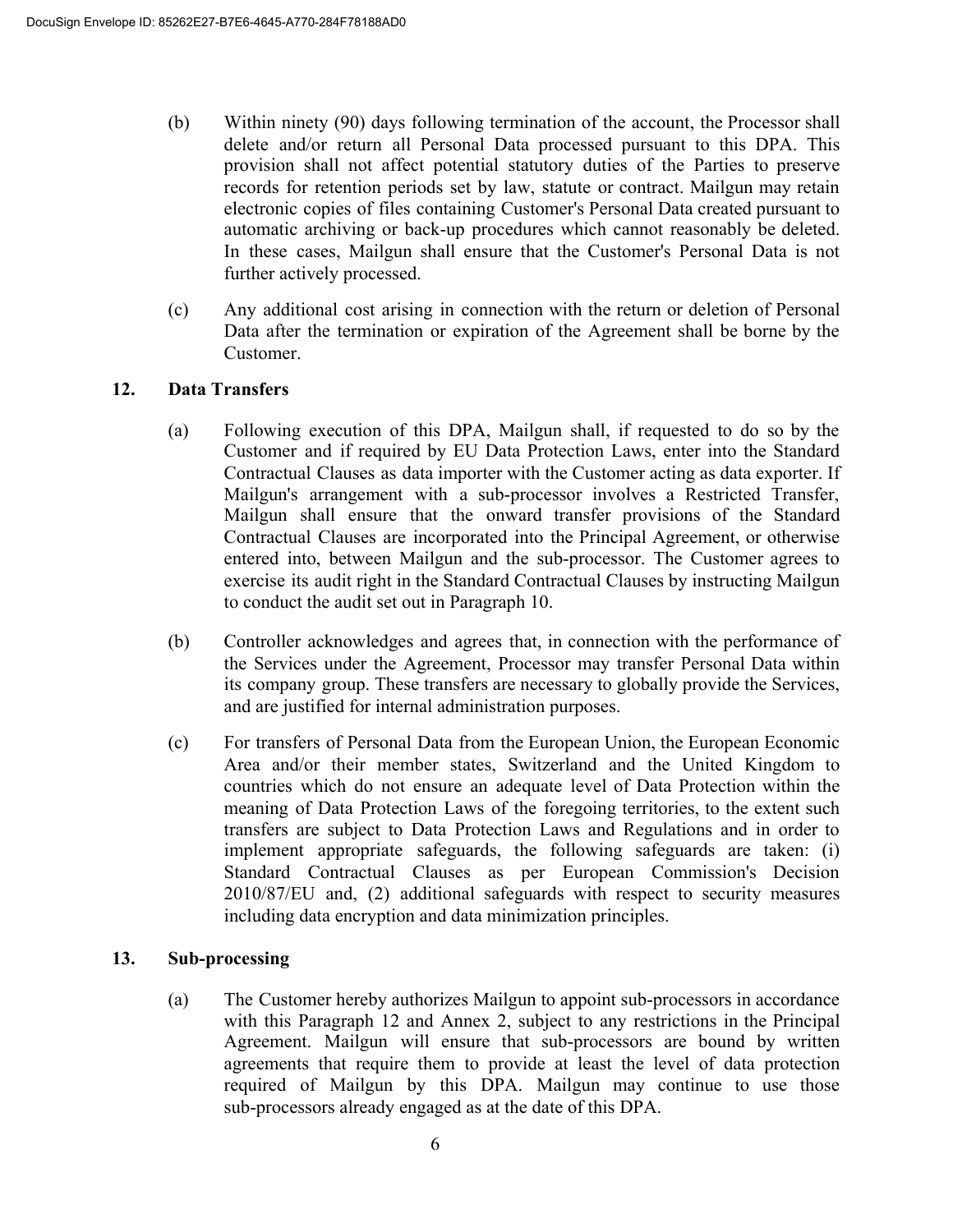- (b) Mailgun shall give the Customer prior written notice of the appointment of any new sub-processor. If, within ten (10) business days of receipt of that notice, the Customer notifies Mailgun in writing of any objections on reasonable grounds to the proposed appointment, Mailgun shall not appoint that proposed sub-processor until reasonable steps have been taken to address the objections raised by the Customer and the Customer has been provided with a reasonable written explanation of the steps taken. If Mailgun and the Customer are not able to resolve the appointment of a sub-processor within a reasonable period, either party shall have the right to terminate the Principal Agreement for cause.
- (c) In addition, in the event of authorized sub-contracting outside the European Union, the Customer mandates Mailgun to enter into EU Model Clauses in its name and on its behalf for the specific purposes of the providing the services under the Principal Agreement.
- (d) This paragraph does not apply to the following ancillary services, namely telecommunication services, postal or transport services, maintenance and user support tools. Mailgun shall, however, be obligated to make appropriate and legally binding contractual arrangements and take appropriate inspection measures to ensure the Data protection and Data security of the Customer's Data even for these outsourced ancillary services.
- (e) Mailgun shall be responsible for the acts and omissions of any sub-processors as it is to the Customer for its own acts and omissions in relation to the matters provided in this DPA.

# **14. Governing law and jurisdiction**

- (a) The parties to this DPA hereby submit to the choice of jurisdiction stipulated in the Principal Agreement with respect to any disputes or claims howsoever arising under this DPA, including disputes regarding its existence, validity or termination or the consequences of its nullity.
- (b) This DPA and all non-contractual or other obligations arising out of or in connection with it are governed by the laws of the country or territory stipulated for this purpose in the Principal Agreement.

# **15. Order of precedence**

(a) With regard to the subject matter of this DPA, in the event of inconsistencies between the provisions of this DPA and any other agreements between the parties, including the Principal Agreement and including (except where explicitly agreed otherwise in writing, signed on behalf of the parties) agreements entered into or purported to be entered into after the date of this DPA, the provisions of this DPA shall prevail.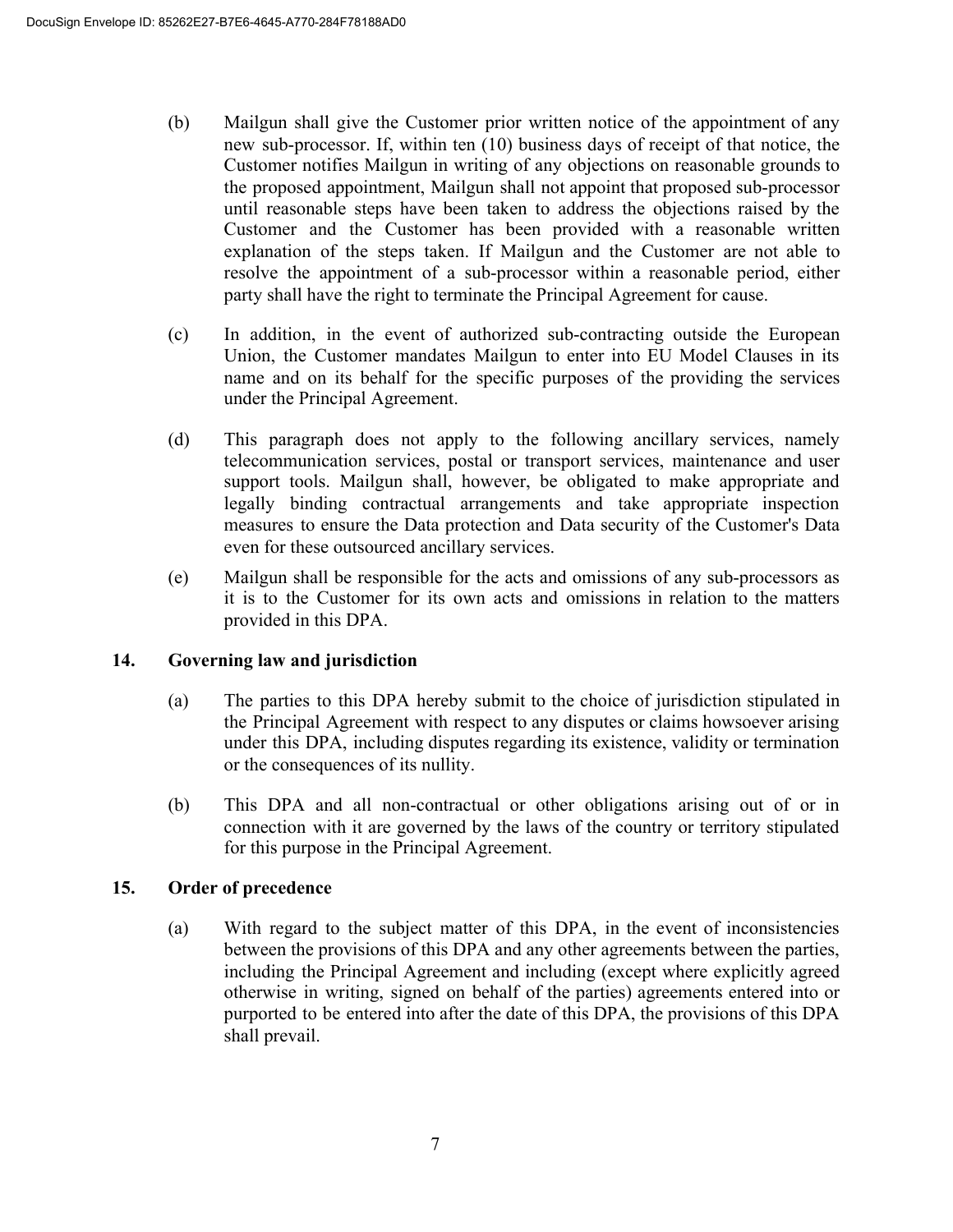### **16. Changes in Data Protection Laws, etc.**

- a. Mailgun may modify or supplement this DPA, with reasonable notice to the Customer:
	- i. If required to do so by a supervisory authority or other government or regulatory entity;
	- ii. If necessary to comply with applicable law;
	- iii. To implement new or updated Standard Contractual Clauses approved by the European Commission; or
	- iv. To adhere to an approved code of conduct or certification mechanism approved or certified pursuant to Articles 40, 42 and 43 GDPR.

#### **17. Severance**

(a) Should any provision of this DPA be invalid or unenforceable, then the remainder of this DPA shall remain valid and in force. The invalid or unenforceable provision shall be either (i) amended as necessary to ensure its validity and enforceability, while preserving the parties' intentions as closely as possible or, if this is not possible, (ii) construed in a manner as if the invalid or unenforceable part had never been contained therein.

#### **18. Termination**

- (a) This DPA and the Standard Contractual Clauses will terminate contemporaneously and automatically with the termination of the Principal Agreement.
- (b) Mailgun may terminate this DPA and the Standard Contractual Clauses if Mailgun offers alternative mechanisms to Customer that comply with the obligations of the European Union privacy laws for the transfer of Personal Data outside the EEA.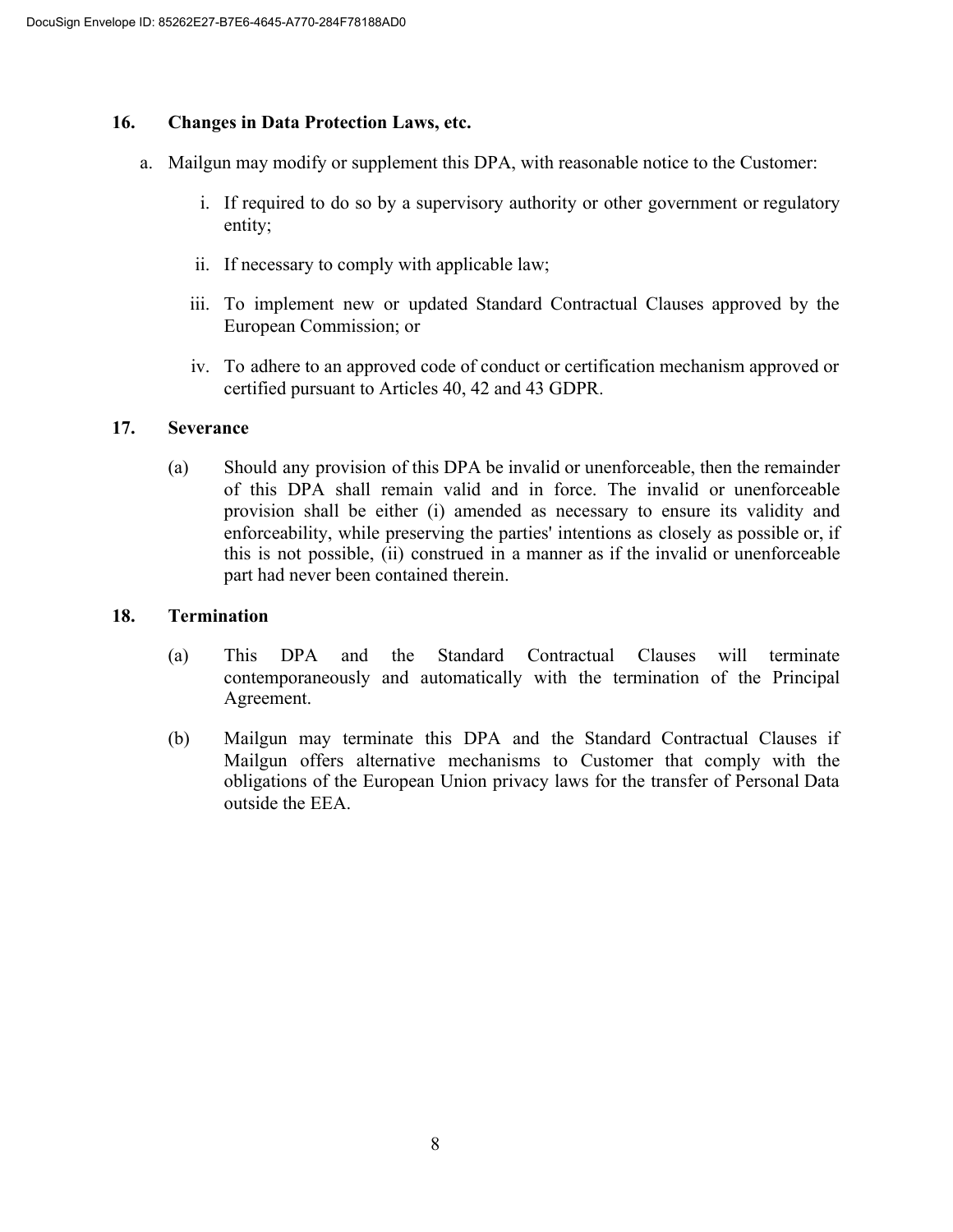IN WITNESS WHEREOF, this DPA is entered into and becomes a binding part of the Principal Agreement with effect from the date first set out above.

# **Mailgun Technologies, Inc.**

DocuSigned by: Signature: Josle Odom Name: Josh Odom

Title: CTO

Date Signed 23/10/2020

# **The Customer**

DocuSigned by: Signature: Name: J van de Pol (Stratech)

Title: MANAGER ICT

Date Signed:  $3/8/2021$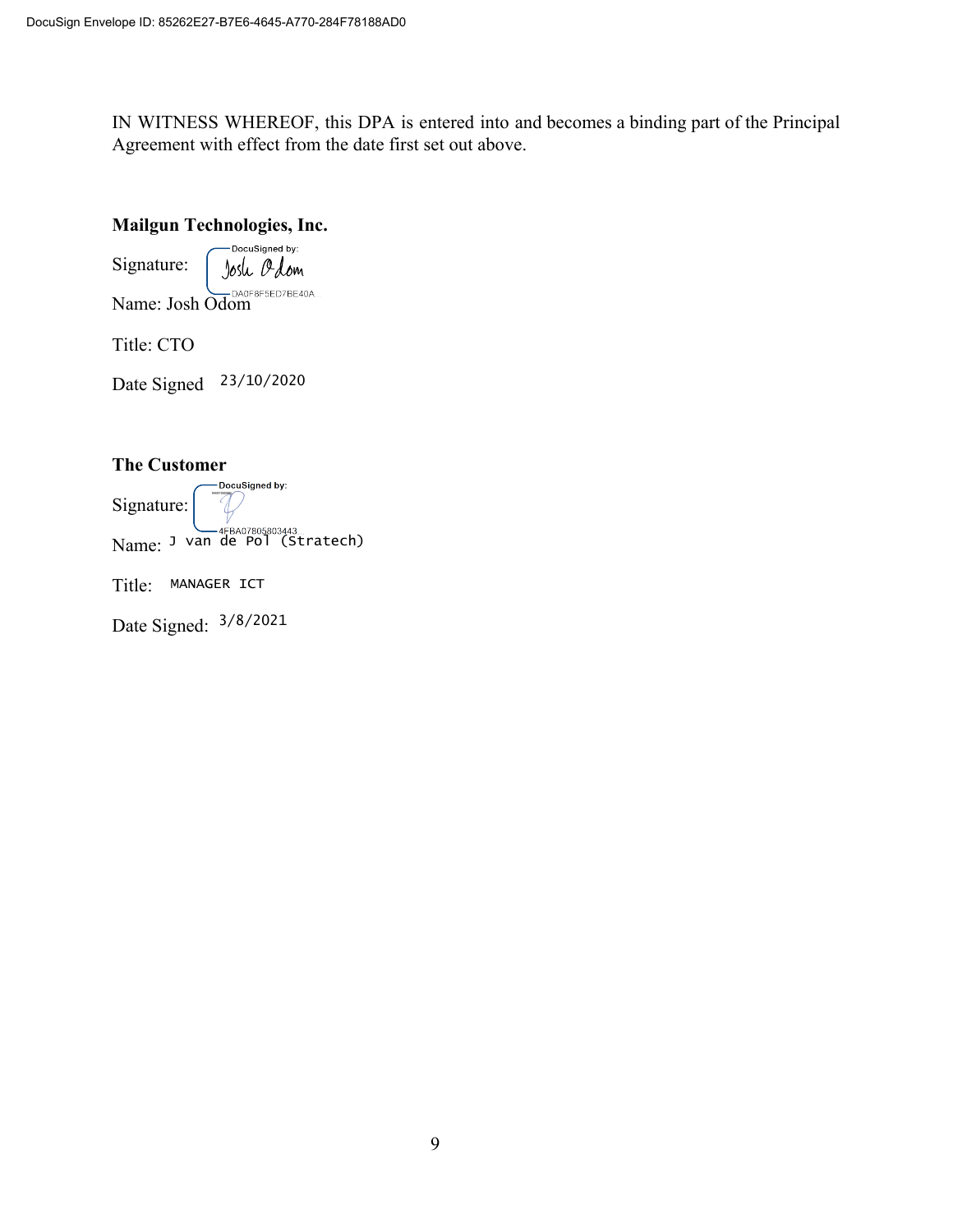# **ANNEX 1**

# **INFORMATION SECURITY - TECHNICAL AND ORGANIZATIONAL MEASURES**

Where personal data is processed or used automatically, Mailgun's internal organization ensures that it meets specific requirements of data protection by utilizing security best practices. In particular, Mailgun implements the following measures to protect personal data or other sensitive data categories.

# **Physical Access Control**

To prevent unauthorized persons from gaining access to data processing systems with which personal data is processed or used:

- Mailgun leverages industry-leading data center and cloud infrastructure providers. Access to all data centers is strictly controlled. All data centers are equipped with 24x7x365 surveillance and biometric access control systems. Additionally, all providers are SOC Type II and ISO 27001 certified.
- Data centers are equipped with at least N+1 redundancy for power, networking, and cooling infrastructure.
- Within a region, data processing occurs across at least three distinct availability zones. Services are designed to withstand the failure of an availability zone without customer disruption.

### **System Access Control**

To prevent data processing systems from being used without authorization:

- Administrative access to Mailgun systems and services follows the principle of least privilege. Access to systems is based on job role and responsibilities. Mailgun utilizes unique usernames/identifiers that are not permitted to be shared or re-assigned to another person.
- VPN and multi-factor authentication is used for access to internal support tools and product infrastructure.
- Network access control lists (ACLs) and security groups are used to limit ingress and egress traffic from production infrastructure.
- Intrusion detection systems (IDS) are used to detect potential unauthorized access.
- Network protections have been deployed to mitigate the impact of distributed denial of service (DDoS) attacks.
- Onboarding and offboarding processes are documented and followed consistently to ensure access is properly managed to internal and externally hosted tools and systems. Where possible, third-party services leverage single sign-on (SSO) functionality which allows for centralized management and enforces multi-factor authentication.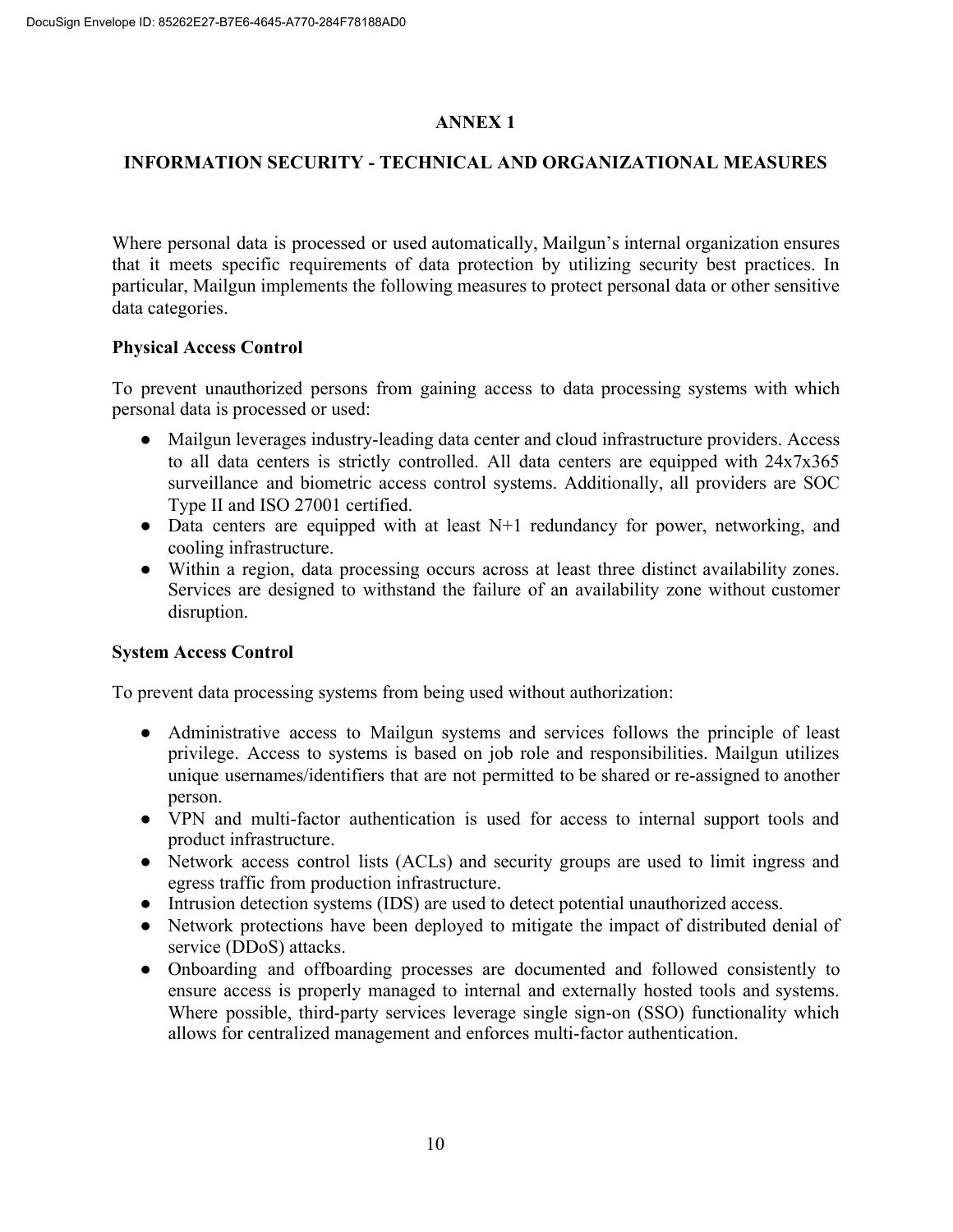# **Data Access Control**

To ensure authorized users entitled to use data processing systems have access only to the data to which they have a right of access, and that personal data cannot be read, copied, modified or removed without authorization in the course of processing or use and after storage:

- Mailgun utilizes a password management system that enforces minimum password length, complexity, expiration time, and minimum last used.
- Employee workstations automatically lock after a prolonged period of inactivity. Systems log out users after a prolonged period of inactivity.
- Logs are centrally stored and indexed. Critical logs, such as security logs, are retained for at least one year.
- The Mailgun patch management process ensures that systems are patched at least once every month. Monitoring, alerting, and routine vulnerability scanning occurs to ensure that all product infrastructure is patched consistently.
- Industry-standard antivirus software is utilized to ensure internal assets that access personal data are protected against known viruses. Antivirus software is updated regularly.
- Mailgun utilizes firewalls to segregate unwanted traffic from entering the network. A DMZ is utilized using firewalls to further protect internal systems protecting sensitive data.

# **Data Transmission Control**

To ensure that personal data cannot be read, copied, modified or removed without authorization during electronic transmission or transport:

- Customer data is stored encrypted-at-rest through the use of AES-256 encryption on block devices.
- Customer backups are encrypted-in-transit and at rest using strong encryption.
- Mailgun supports TLS 1.0, 1.1, and 1.2 to encrypt network traffic between the client application and Mailgun infrastructure. Customers can control and manage encryption settings for messages processed by Mailgun and sent to receiving mailbox providers to achieve compliance needs beyond the scope of Mailgun's external certifications.
- Mailgun is alerted to encryption issues through periodic risk assessments and third-party penetration tests. Mailgun performs third-party penetration tests on an annual basis, or as needed due to changes in the business.
- Mailgun operates a bug bounty program, encouraging the responsible disclosure of vulnerabilities from community researchers.

# **Input Control**

To ensure that it is possible to check and establish whether and by whom personal data have been input into data processing systems, modified or removed:

● Systems are monitored for security events to ensure quick resolution.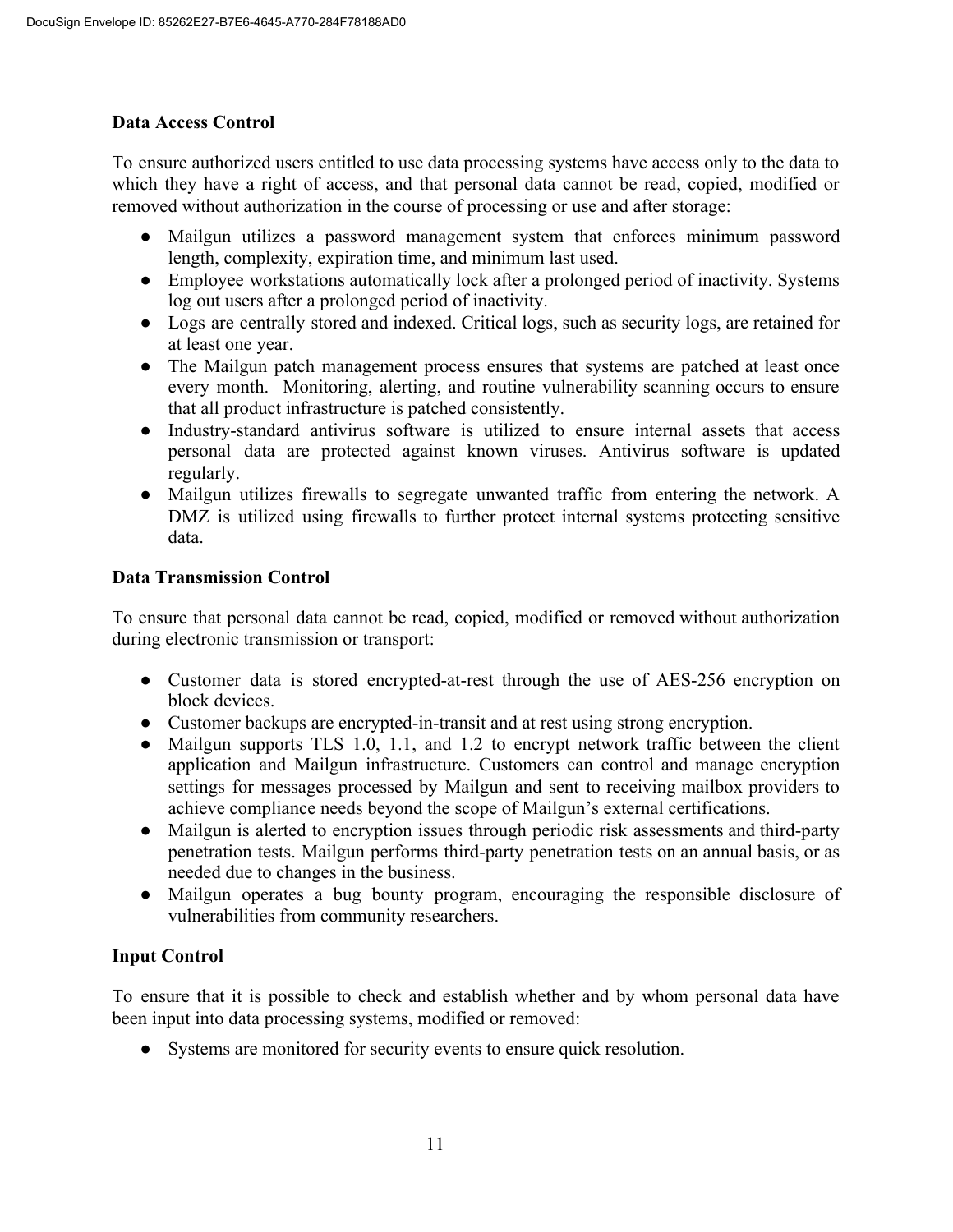● Logs are centrally stored and indexed. Critical logs, such as security logs, are retained for at least one year. Logs can be traced back to individual unique usernames with timestamps to investigate nonconformities or security events.

# **Availability Control**

To ensure personal data is protected from accidental destruction or loss:

- Account data is backed up at least daily. Incremental/point-in-time recovery is available for all primary databases. Backups are encrypted-in-transit and at rest using strong encryption.
- Mailgun patch management process ensures that systems are patched at least once every month. Monitoring, alerting, and routine vulnerability scanning occurs to ensure that all product infrastructure is patched consistently.
- When necessary, Mailgun patches infrastructure in an expedited manner in response to the disclosure of critical vulnerabilities to ensure system uptime is preserved.
- Customer environments are logically separated at all times. Customers are not able to access accounts other than those given authorization credentials for.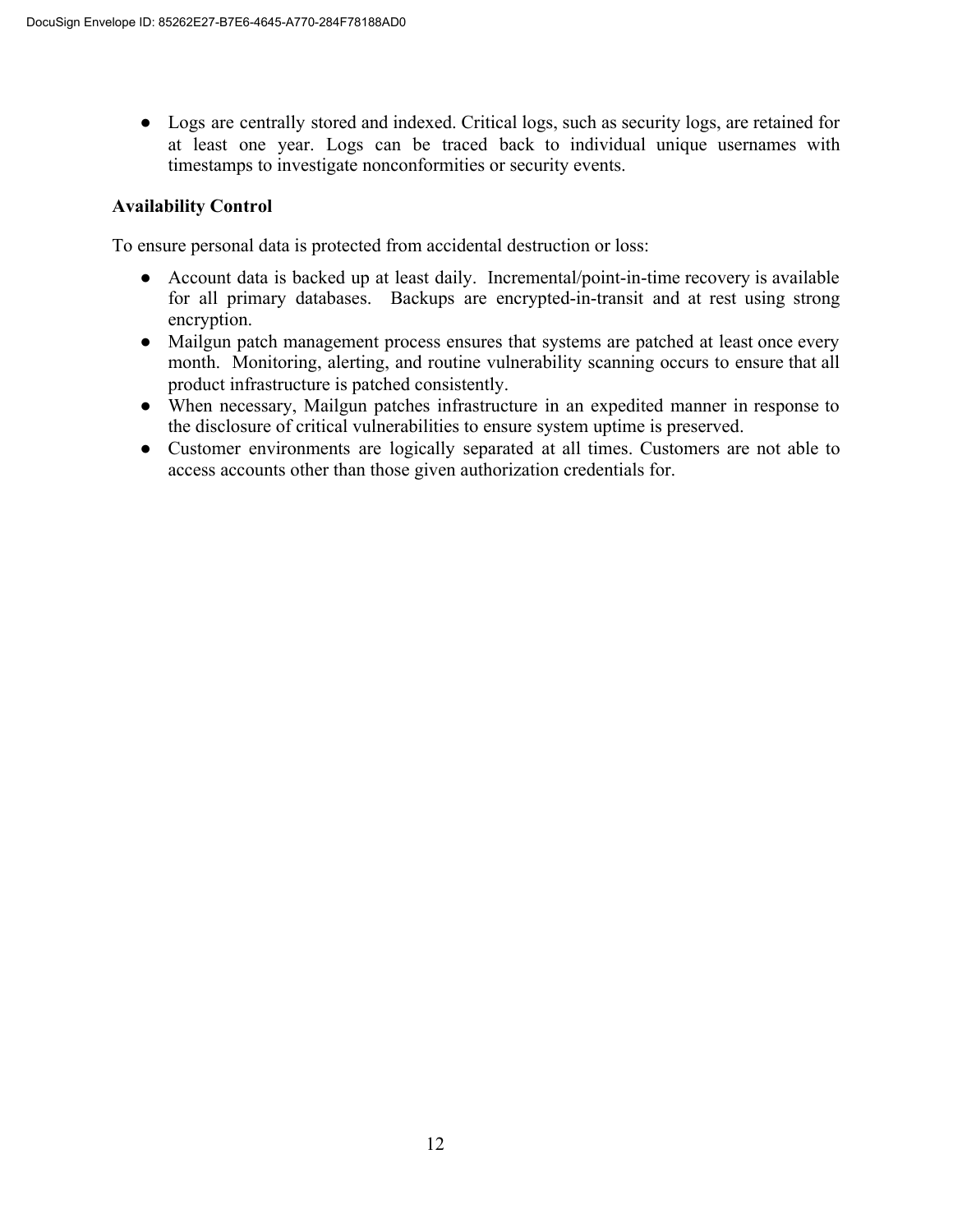### **ANNEX 2**

# **AUTHORIZED SUB-PROCESSORS AS OF THE DPA EFFECTIVE DATE**

| <b>Infrastructure Sub-Processors</b> |                                                           |                                                     |                                                                 |                            |
|--------------------------------------|-----------------------------------------------------------|-----------------------------------------------------|-----------------------------------------------------------------|----------------------------|
| Company                              | <b>Server Location</b>                                    | <b>Description</b><br>of Activities                 | Appropriate<br><b>Safeguards</b><br>for transfers               | <b>Applicable Services</b> |
| Google Platform                      | Germany & Belgium<br>(EU customers)<br>USA (US customers) | Datacenter                                          | EU law<br><b>EU Model Clauses</b><br>Data encryption            | All services               |
| Rackspace (AWS)                      | USA (US customers)<br>Germany (EU customers)              | Datacenter                                          | EU law<br><b>EU Model Clauses</b><br>Data encryption            | All services               |
| <b>Support Sub-Processors</b>        |                                                           |                                                     |                                                                 |                            |
| Company                              | Location                                                  | <b>Description</b><br>of Activities                 | Appropriate<br><b>Safeguards</b><br>for transfers               | <b>Applicable Services</b> |
| Proxiad Bulgaria                     | Bulgaria                                                  | Ticket support<br>functions<br><b>TAM</b> functions | EU law<br>Data minimization                                     | All services               |
| Sitel India                          | India                                                     | Ticket support<br>functions                         | <b>EU Model Clauses</b><br>Data encryption<br>Data minimization | All services               |
| <b>Group Company Sub-Processors</b>  |                                                           |                                                     |                                                                 |                            |
| Company                              | <b>Headquarters</b>                                       | <b>Description</b><br>of Activities                 | Appropriate<br><b>Safeguards</b><br>for transfers               | <b>Applicable Services</b> |
| Mailgun<br>Technologies              | <b>USA</b>                                                | Group company                                       | <b>EU Model Clauses</b>                                         | All services               |
| Mailjet                              | France                                                    | Group company                                       | <b>EU Model Clauses</b><br>EU law                               | All services               |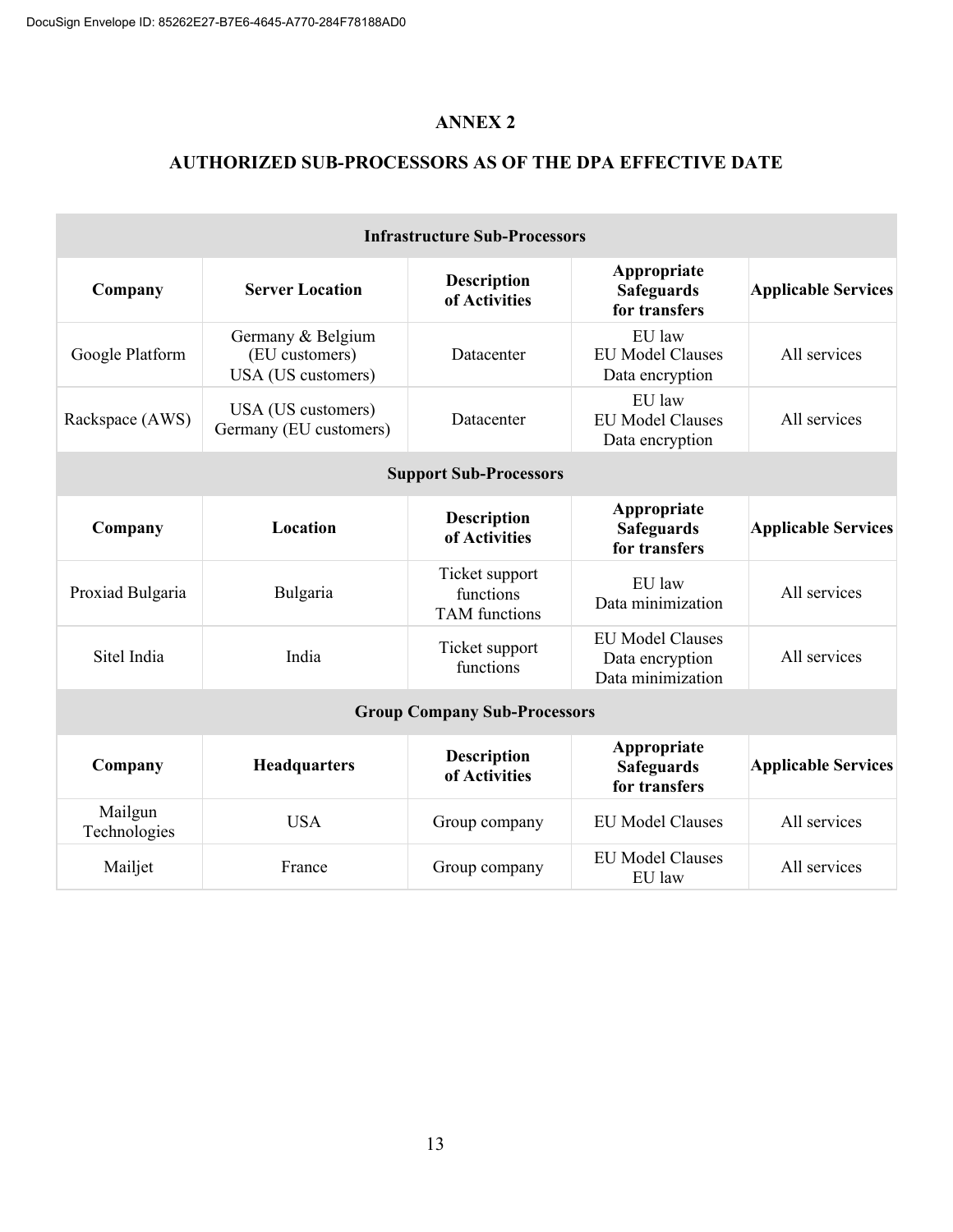### **Standard Contractual Clauses (processors)**

For the purposes of Article 26(2) of Directive 95/46/EC for the transfer of personal data to processors established in third countries which do not ensure an adequate level of data protection

**The Customer entity that is a party to the DPA to which these Standard Contractual Clauses are attached.**

AND

**Mailgun Technologies, Inc.** 112 E Pecan St #1135 San Antonio, TX 78205 [legal@mailgun.com](mailto:legal@mailgun.com)

# (the **data importer** or **data sub processor (as applicable)**)

each a "party"; together "the parties",

HAVE AGREED on the following Contractual Clauses (the Clauses) in order to adduce adequate safeguards with respect to the protection of privacy and fundamental rights and freedoms of individuals for the transfer by the data exporter to the data importer of the personal data specified in Appendix 1.

# *Clause 1*

# **Definitions**

For the purposes of the Clauses:

- (a) *'personal data', 'special categories of data', 'process/processing', 'controller', 'processor', 'data subject' and 'supervisory authority'* shall have the same meaning as in Directive 95/46/EC of the European Parliament and of the Council of 24 October 1995 on the protection of individuals with regard to the processing of personal data and on the free movement of such data<sup>1</sup>;
- (b) *'the data exporter'* means the controller who transfers the personal data;
- (c) *'the data importer'* means the processor who agrees to receive from the data exporter personal data intended for processing on his behalf after the transfer in accordance with

Parties mav reproduce definitions and meanings contained in Directive 95/46/EC within this Clause if they considered it better for the contract to stand alone.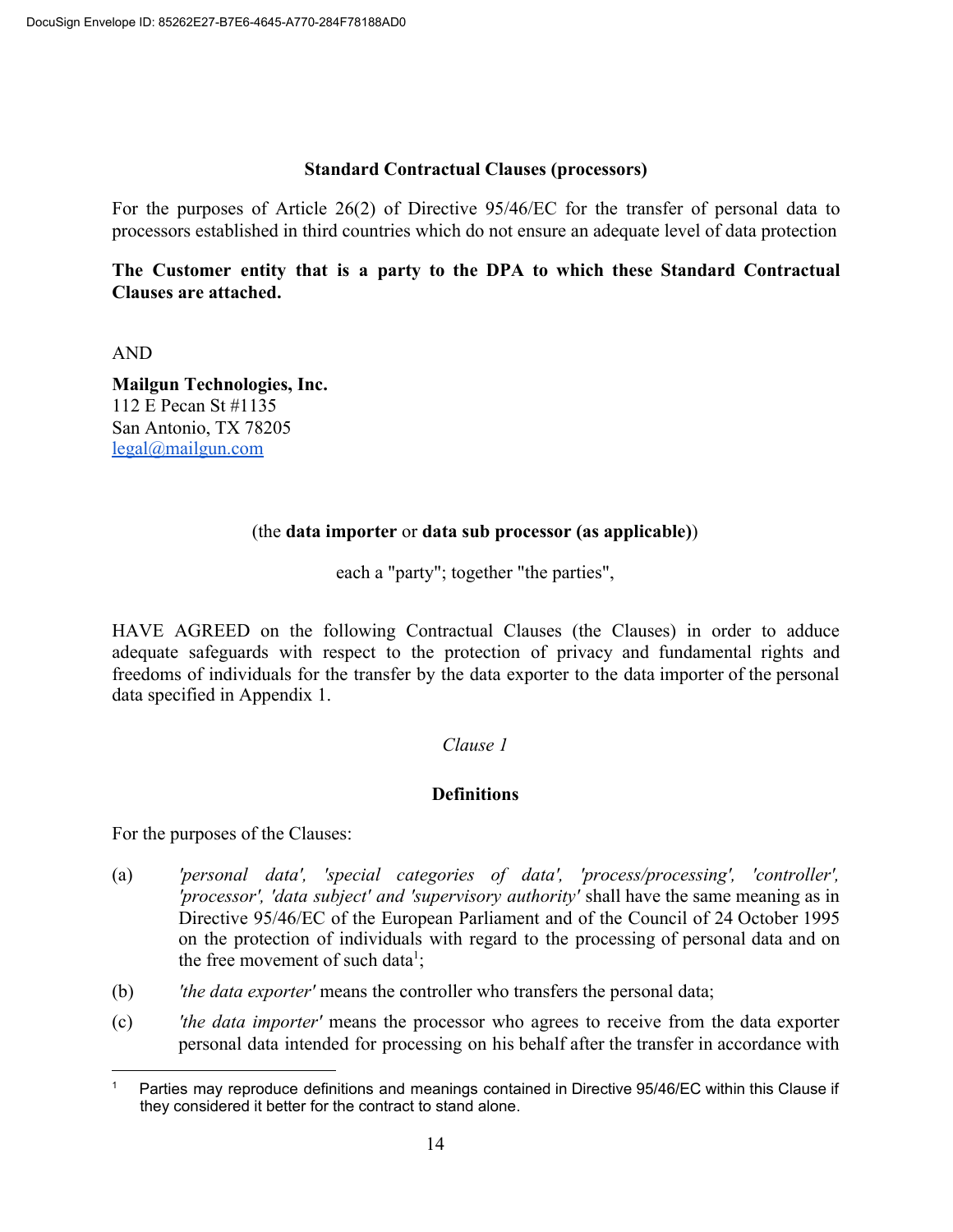his instructions and the terms of the Clauses and who is not subject to a third country's system ensuring adequate protection within the meaning of Article 25(1) of Directive 95/46/EC;

- (d) *'the sub processor'* means any processor engaged by the data importer or by any other sub processor of the data importer who agrees to receive from the data importer or from any other sub processor of the data importer personal data exclusively intended for processing activities to be carried out on behalf of the data exporter after the transfer in accordance with his instructions, the terms of the Clauses and the terms of the written subcontract;
- (e) *'the applicable data protection law'* means the legislation protecting the fundamental rights and freedoms of individuals and, in particular, their right to privacy with respect to the processing of personal data applicable to a data controller in the Member State in which the data exporter is established;
- (f) *'technical and organizational security measures'* means those measures aimed at protecting personal data against accidental or unlawful destruction or accidental loss, alteration, unauthorized disclosure or access, in particular where the processing involves the transmission of data over a network, and against all other unlawful forms of processing.

# *Clause 2*

# **Details of the transfer**

The details of the transfer and in particular the special categories of personal data where applicable are specified in Appendix 1 which forms an integral part of the Clauses.

### *Clause 3*

### **Third-party beneficiary clause**

- 1. The data subject can enforce against the data exporter this Clause, Clause 4(b) to (i), Clause 5(a) to (e), and (g) to (j), Clause 6(1) and (2), Clause 7, Clause 8(2), and Clauses 9 to 12 as third-party beneficiary.
- 2. The data subject can enforce against the data importer this Clause, Clause 5(a) to (e) and (g), Clause 6, Clause 7, Clause 8(2), and Clauses 9 to 12, in cases where the data exporter has factually disappeared or has ceased to exist in law unless any successor entity has assumed the entire legal obligations of the data exporter by contract or by operation of law, as a result of which it takes on the rights and obligations of the data exporter, in which case the data subject can enforce them against such entity.
- 3. The data subject can enforce against the sub processor this Clause, Clause 5(a) to (e) and (g), Clause 6, Clause 7, Clause 8(2), and Clauses 9 to 12, in cases where both the data exporter and the data importer have factually disappeared or ceased to exist in law or have become insolvent, unless any successor entity has assumed the entire legal obligations of the data exporter by contract or by operation of law as a result of which it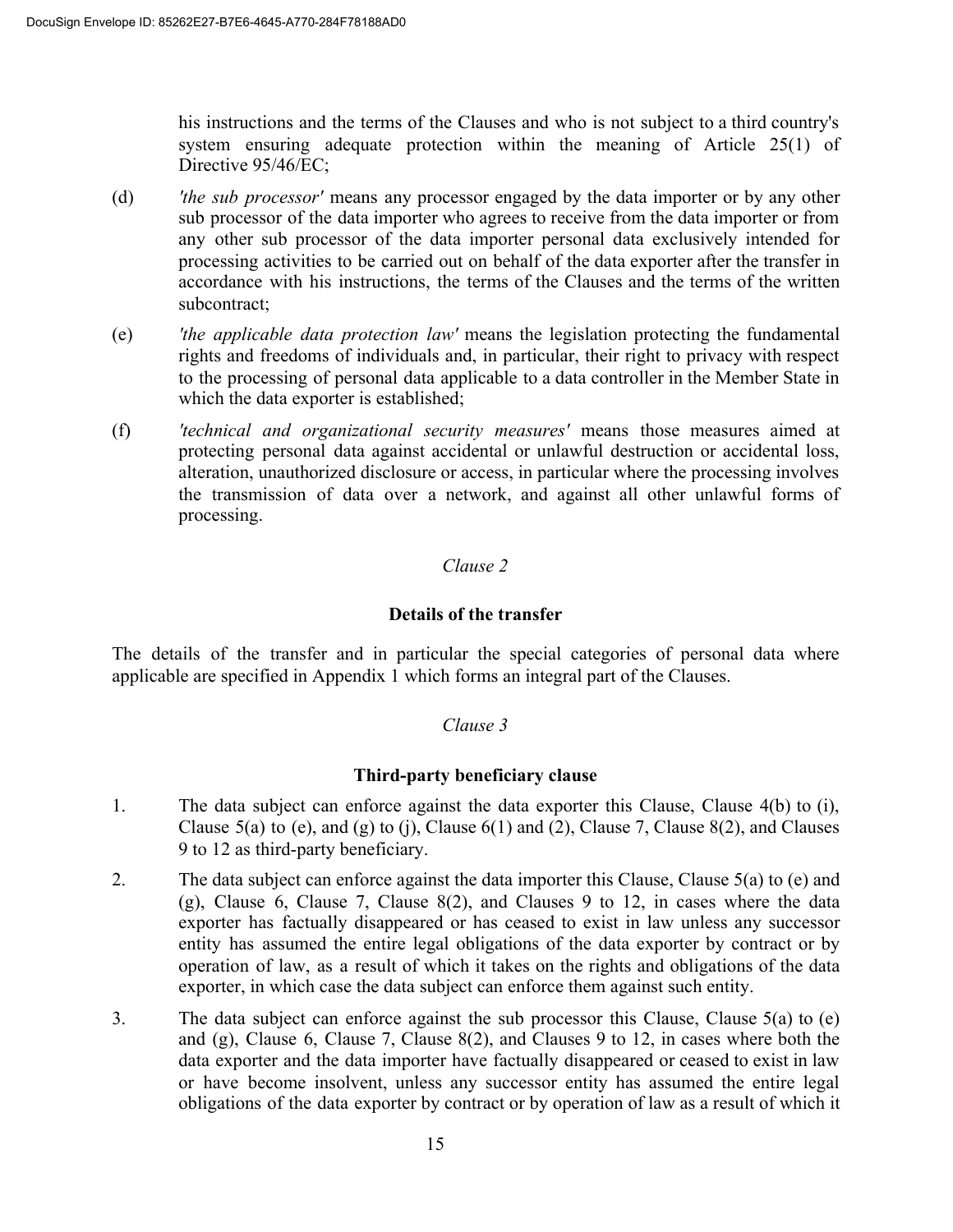takes on the rights and obligations of the data exporter, in which case the data subject can enforce them against such entity. Such third-party liability of the sub processor shall be limited to its own processing operations under the Clauses.

4. The parties do not object to a data subject being represented by an association or other body if the data subject so expressly wishes and if permitted by national law.

#### *Clause 4*

#### **Obligations of the data exporter**

The data exporter agrees and warrants:

- (a) that the processing, including the transfer itself, of the personal data has been and will continue to be carried out in accordance with the relevant provisions of the applicable data protection law (and, where applicable, has been notified to the relevant authorities of the Member State where the data exporter is established) and does not violate the relevant provisions of that State;
- (b) that it has instructed and throughout the duration of the personal data processing services will instruct the data importer to process the personal data transferred only on the data exporter's behalf and in accordance with the applicable data protection law and the Clauses;
- (c) that the data importer will provide sufficient guarantees in respect of the technical and organizational security measures specified in Appendix 2 to this contract;
- (d) that after assessment of the requirements of the applicable data protection law, the security measures are appropriate to protect personal data against accidental or unlawful destruction or accidental loss, alteration, unauthorized disclosure or access, in particular where the processing involves the transmission of data over a network, and against all other unlawful forms of processing, and that these measures ensure a level of security appropriate to the risks presented by the processing and the nature of the data to be protected having regard to the state of the art and the cost of their implementation;
- (e) that it will ensure compliance with the security measures;
- (f) that, if the transfer involves special categories of data, the data subject has been informed or will be informed before, or as soon as possible after, the transfer that its data could be transmitted to a third country not providing adequate protection within the meaning of Directive 95/46/EC;
- (g) to forward any notification received from the data importer or any sub processor pursuant to Clause 5(b) and Clause 8(3) to the data protection supervisory authority if the data exporter decides to continue the transfer or to lift the suspension;
- (h) to make available to the data subjects upon request a copy of the Clauses, with the exception of Appendix 2, and a summary description of the security measures, as well as a copy of any contract for sub processing services which has to be made in accordance with the Clauses, unless the Clauses or the contract contain commercial information, in which case it may remove such commercial information;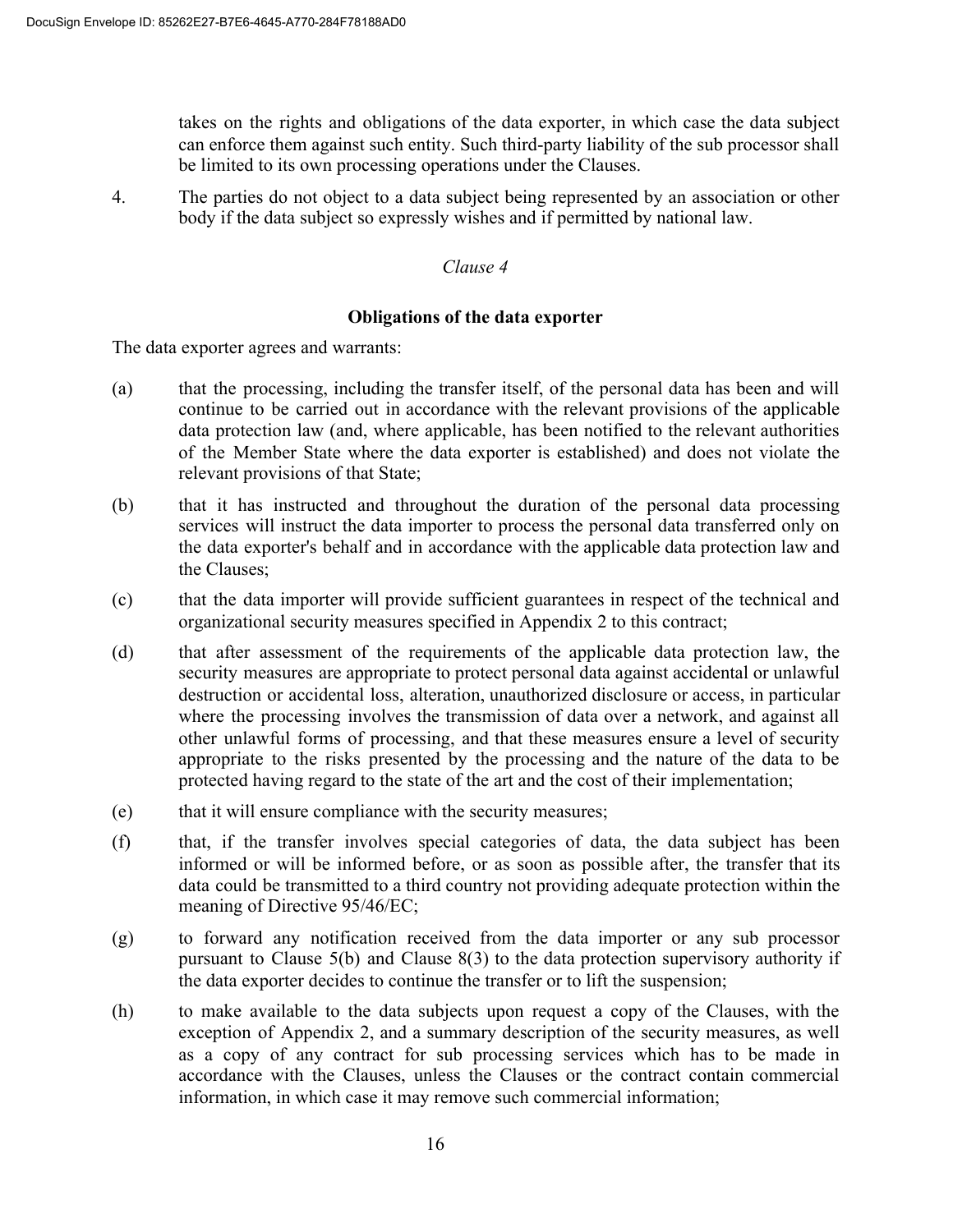- (i) that, in the event of sub processing, the processing activity is carried out in accordance with Clause 11 by a sub processor providing at least the same level of protection for the personal data and the rights of data subject as the data importer under the Clauses; and
- (i) that it will ensure compliance with Clause  $4(a)$  to (i).

### *Clause 5*

### **Obligations of the data importer<sup>2</sup>**

The data importer agrees and warrants:

- (a) to process the personal data only on behalf of the data exporter and in compliance with its instructions and the Clauses; if it cannot provide such compliance for whatever reasons, it agrees to inform promptly the data exporter of its inability to comply, in which case the data exporter is entitled to suspend the transfer of data and/or terminate the contract;
- (b) that it has no reason to believe that the legislation applicable to it prevents it from fulfilling the instructions received from the data exporter and its obligations under the contract and that in the event of a change in this legislation which is likely to have a substantial adverse effect on the warranties and obligations provided by the Clauses, it will promptly notify the change to the data exporter as soon as it is aware, in which case the data exporter is entitled to suspend the transfer of data and/or terminate the contract;
- (c) that it has implemented the technical and organizational security measures specified in Appendix 2 before processing the personal data transferred;
- (d) that it will promptly notify the data exporter about:
	- (i) any legally binding request for disclosure of the personal data by a law enforcement authority unless otherwise prohibited, such as a prohibition under criminal law to preserve the confidentiality of a law enforcement investigation,
	- (ii) any accidental or unauthorized access, and
	- (iii) any request received directly from the data subjects without responding to that request, unless it has been otherwise authorized to do so;
- (e) to deal promptly and properly with all inquiries from the data exporter relating to its processing of the personal data subject to the transfer and to abide by the advice of the supervisory authority with regard to the processing of the data transferred;

<sup>&</sup>lt;sup>2</sup> Mandatory requirements of the national legislation applicable to the data importer which do not go beyond what is necessary in a democratic society on the basis of one of the interests listed in Article 13(1) of Directive 95/46/EC, that is, if they constitute a necessary measure to safeguard national security, defense, public security, the prevention, investigation, detection and prosecution of criminal offences or of breaches of ethics for the regulated professions, an important economic or financial interest of the State or the protection of the data subject or the rights and freedoms of others, are not in contradiction with the standard contractual clauses. Some examples of such mandatory requirements which do not go beyond what is necessary in a democratic society are, *inter alia,* internationally recognized sanctions, tax-reporting requirements or anti-money-laundering reporting requirements.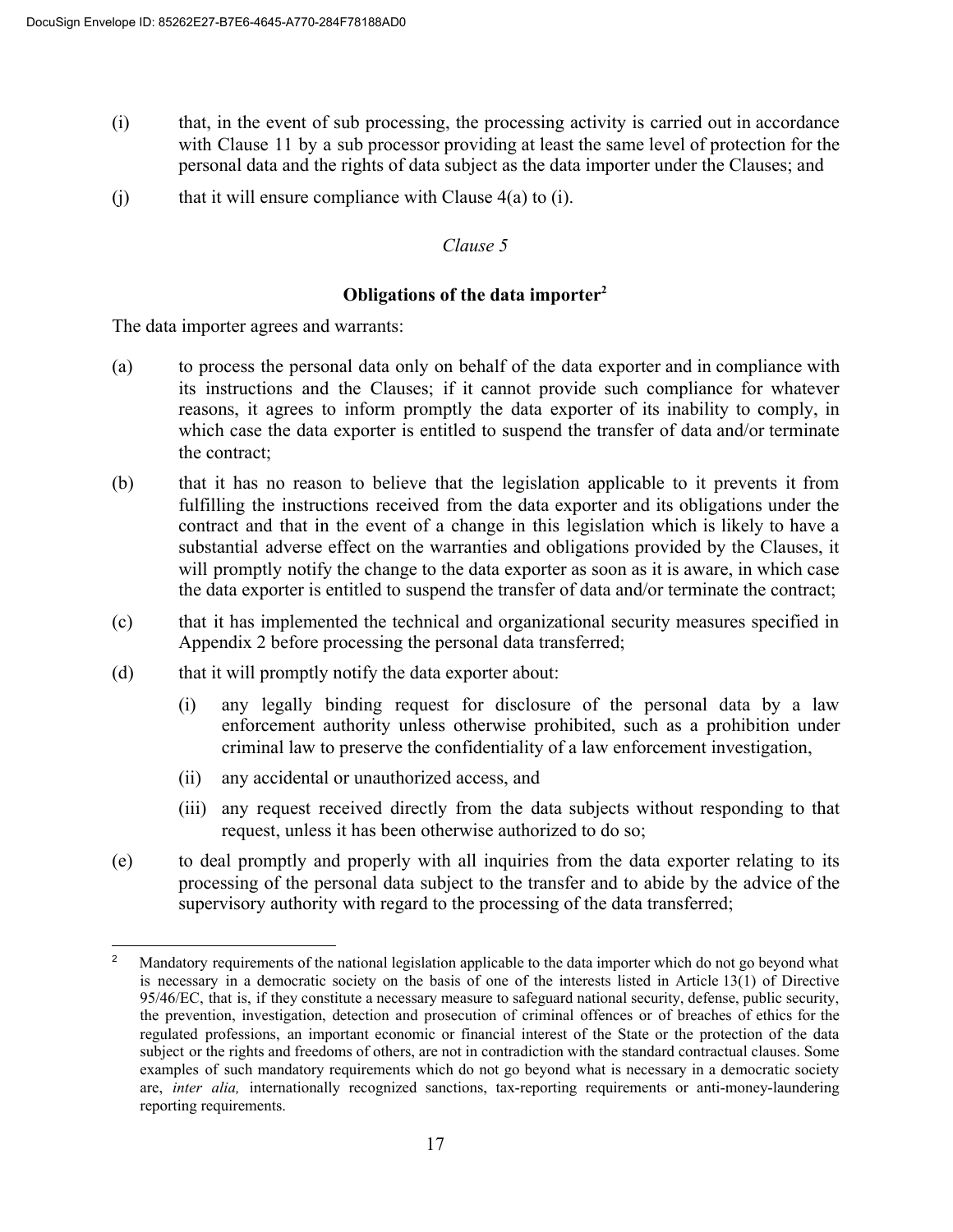- (f) at the request of the data exporter to submit its data processing facilities for audit of the processing activities covered by the Clauses which shall be carried out by the data exporter or an inspection body composed of independent members and in possession of the required professional qualifications bound by a duty of confidentiality, selected by the data exporter, where applicable, in agreement with the supervisory authority;
- (g) to make available to the data subject upon request a copy of the Clauses, or any existing contract for sub processing, unless the Clauses or contract contain commercial information, in which case it may remove such commercial information, with the exception of Appendix 2 which shall be replaced by a summary description of the security measures in those cases where the data subject is unable to obtain a copy from the data exporter;
- (h) that, in the event of sub processing, it has previously informed the data exporter and obtained its prior written consent;
- (i) that the processing services by the sub processor will be carried out in accordance with Clause 11;
- (j) to send promptly a copy of any sub processor agreement it concludes under the Clauses to the data exporter.

# *Clause 6*

# **Liability**

- 1. The parties agree that any data subject, who has suffered damage as a result of any breach of the obligations referred to in Clause 3 or in Clause 11 by any party or sub processor is entitled to receive compensation from the data exporter for the damage suffered.
- 2. If a data subject is not able to bring a claim for compensation in accordance with paragraph 1 against the data exporter, arising out of a breach by the data importer or his sub processor of any of their obligations referred to in Clause 3 or in Clause 11, because the data exporter has factually disappeared or ceased to exist in law or has become insolvent, the data importer agrees that the data subject may issue a claim against the data importer as if it were the data exporter, unless any successor entity has assumed the entire legal obligations of the data exporter by contract of by operation of law, in which case the data subject can enforce its rights against such entity.

The data importer may not rely on a breach by a sub processor of its obligations in order to avoid its own liabilities.

3. If a data subject is not able to bring a claim against the data exporter or the data importer referred to in paragraphs 1 and 2, arising out of a breach by the sub processor of any of their obligations referred to in Clause 3 or in Clause 11 because both the data exporter and the data importer have factually disappeared or ceased to exist in law or have become insolvent, the sub processor agrees that the data subject may issue a claim against the data sub processor with regard to its own processing operations under the Clauses as if it were the data exporter or the data importer, unless any successor entity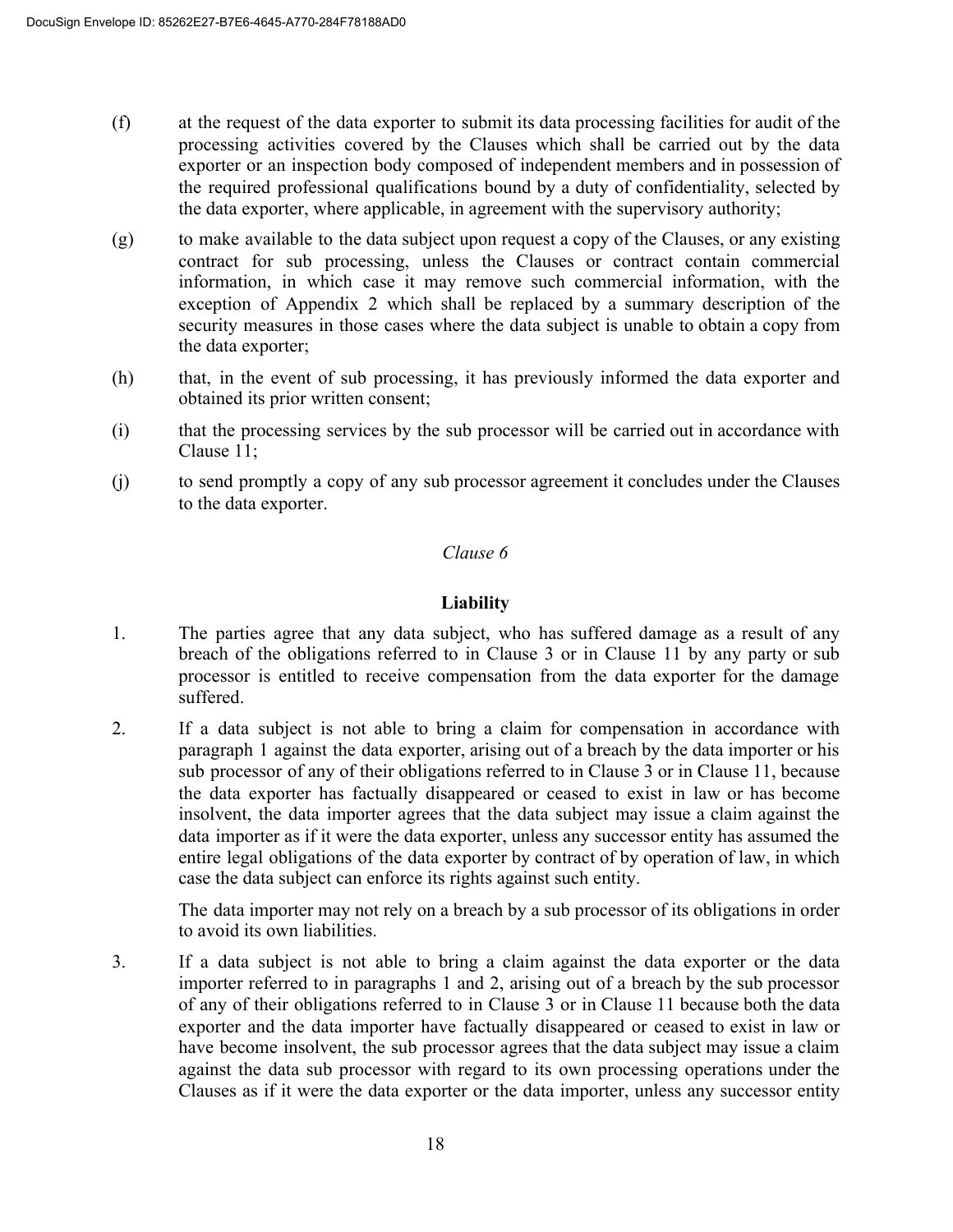has assumed the entire legal obligations of the data exporter or data importer by contract or by operation of law, in which case the data subject can enforce its rights against such entity. The liability of the sub processor shall be limited to its own processing operations under the Clauses.

#### *Clause 7*

### **Mediation and jurisdiction**

- 1. The data importer agrees that if the data subject invokes against it third-party beneficiary rights and/or claims compensation for damages under the Clauses, the data importer will accept the decision of the data subject:
	- (a) to refer the dispute to mediation, by an independent person or, where applicable, by the supervisory authority;
	- (b) to refer the dispute to the courts in the Member State in which the data exporter is established.
- 2. The parties agree that the choice made by the data subject will not prejudice its substantive or procedural rights to seek remedies in accordance with other provisions of national or international law.

### *Clause 8*

### **Cooperation with supervisory authorities**

- 1. The data exporter agrees to deposit a copy of this contract with the supervisory authority if it so requests or if such deposit is required under the applicable data protection law.
- 2. The parties agree that the supervisory authority has the right to conduct an audit of the data importer, and of any sub processor, which has the same scope and is subject to the same conditions as would apply to an audit of the data exporter under the applicable data protection law.
- 3. The data importer shall promptly inform the data exporter about the existence of legislation applicable to it or any sub processor preventing the conduct of an audit of the data importer, or any sub processor, pursuant to paragraph 2. In such a case the data exporter shall be entitled to take the measures foreseen in Clause 5 (b).

### *Clause 9*

### **Governing Law**

The Clauses shall be governed by the law of the Member State in which the Data Exporter is established.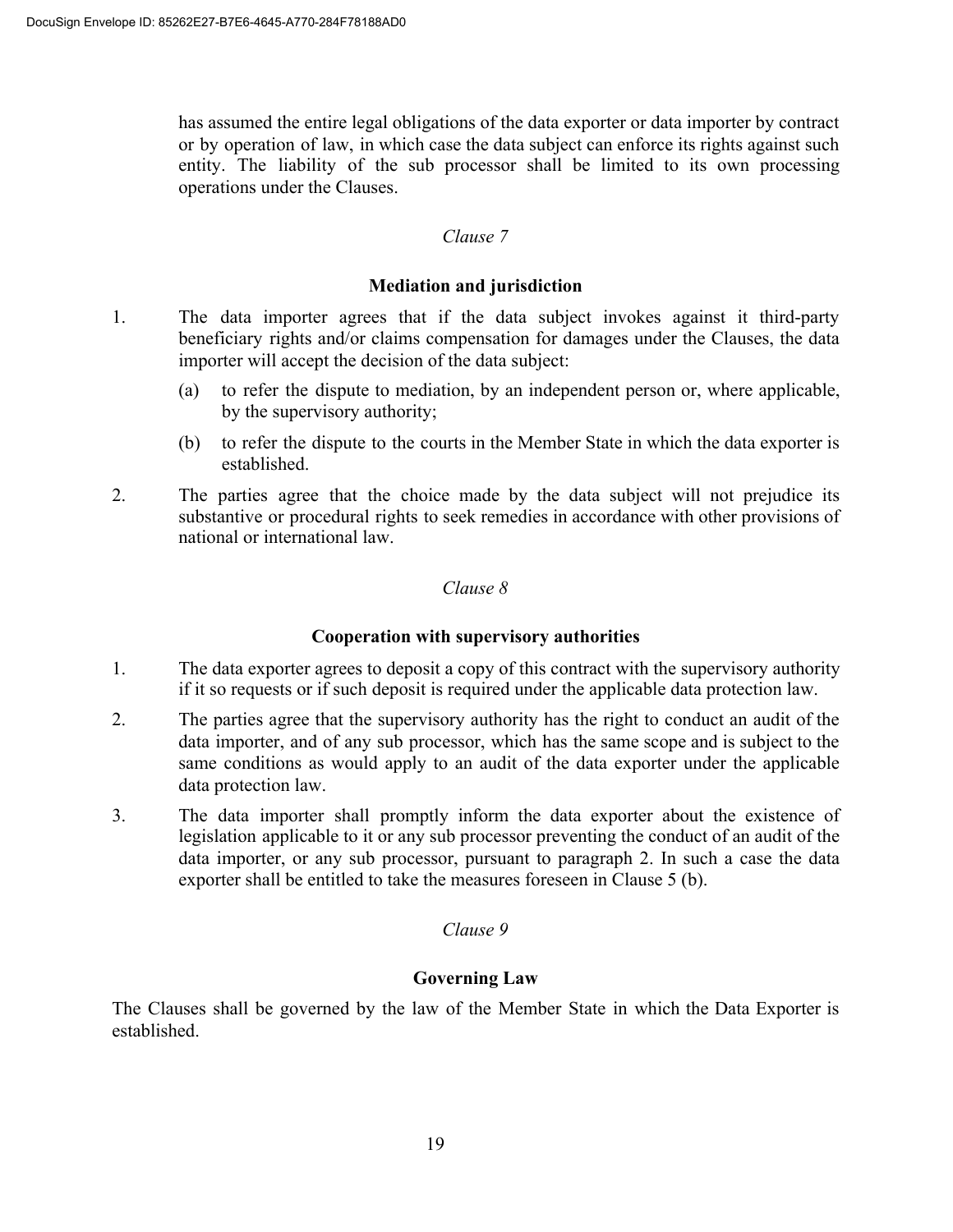#### *Clause 10*

#### **Variation of the contract**

The parties undertake not to vary or modify the Clauses. This does not preclude the parties from adding clauses on business related issues where required as long as they do not contradict the Clause.

### *Clause 11*

#### **Sub processing**

- 1. The data importer shall not subcontract any of its processing operations performed on behalf of the data exporter under the Clauses without the prior written consent of the data exporter. Where the data importer subcontracts its obligations under the Clauses, with the consent of the data exporter, it shall do so only by way of a written agreement with the sub processor which imposes the same obligations on the sub processor as are imposed on the data importer under the Clauses. Where the sub processor fails to fulfill its data protection obligations under such written agreement the data importer shall remain fully liable to the data exporter for the performance of the sub processor's obligations under such agreement.
- 2. The prior written contract between the data importer and the sub processor shall also provide for a third-party beneficiary clause as laid down in Clause 3 for cases where the data subject is not able to bring the claim for compensation referred to in paragraph 1 of Clause 6 against the data exporter or the data importer because they have factually disappeared or have ceased to exist in law or have become insolvent and no successor entity has assumed the entire legal obligations of the data exporter or data importer by contract or by operation of law. Such third-party liability of the sub processor shall be limited to its own processing operations under the Clauses.
- 3. The provisions relating to data protection aspects for sub processing of the contract referred to in paragraph 1 shall be governed by the law of the Member State in which the data exporter is established.
- 4. The data exporter shall keep a list of sub processing agreements concluded under the Clauses and notified by the data importer pursuant to Clause 5 (j), which shall be updated at least once a year. The list shall be available to the data exporter's data protection supervisory authority.

### *Clause 12*

### **Obligation after the termination of personal data processing services**

1. The parties agree that on the termination of the provision of data processing services, the data importer and the sub processor shall, at the choice of the data exporter, return all the personal data transferred and the copies thereof to the data exporter or shall destroy all the personal data and certify to the data exporter that it has done so, unless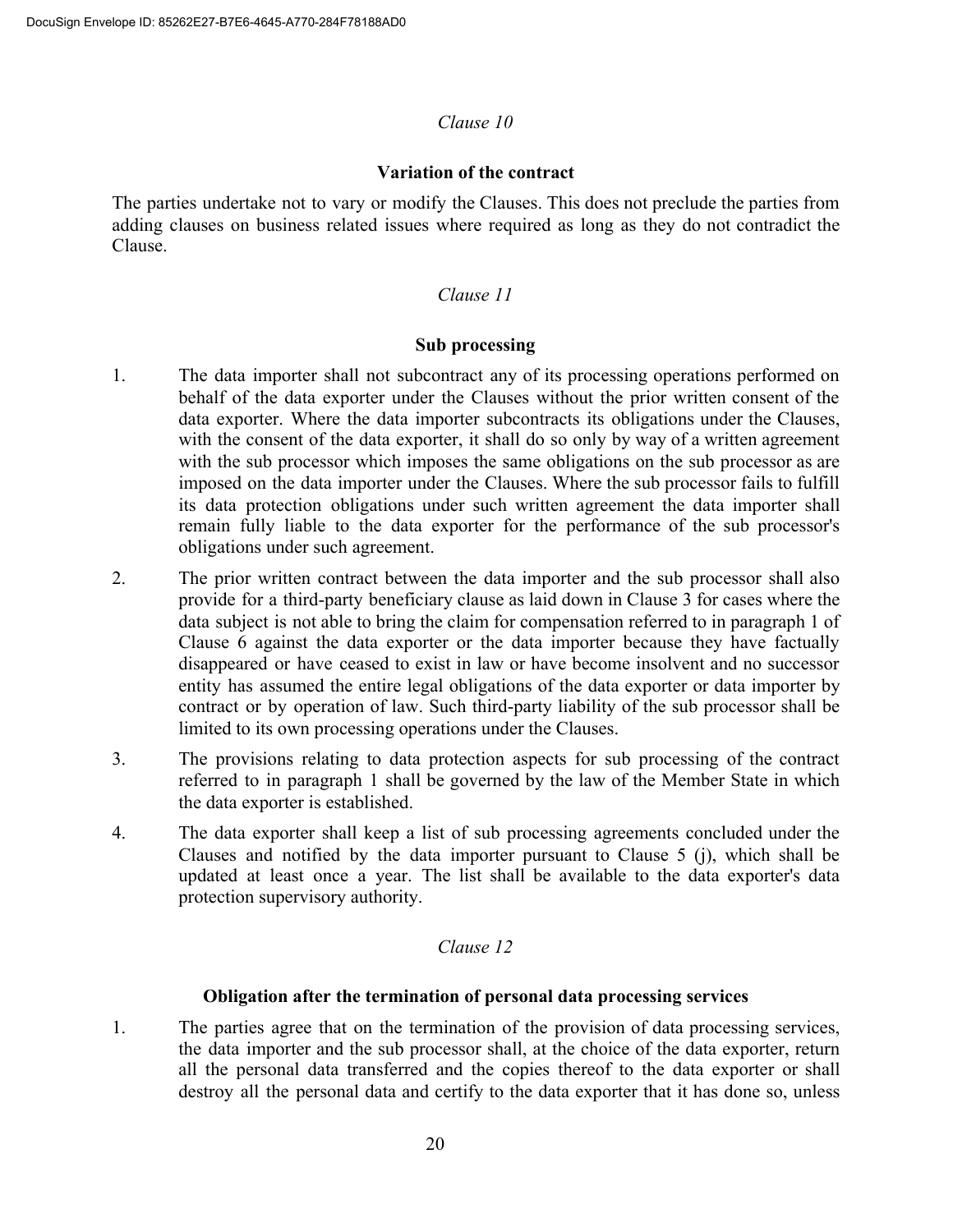legislation imposed upon the data importer prevents it from returning or destroying all or part of the personal data transferred. In that case, the data importer warrants that it will guarantee the confidentiality of the personal data transferred and will not actively process the personal data transferred anymore.

2. The data importer and the sub processor warrant that upon request of the data exporter and/or of the supervisory authority, it will submit its data processing facilities for an audit of the measures referred to in paragraph 1.

#### **On behalf Mailgun Technologies, Inc.:**

Name: Josh Odom Position: CTO 112 E Pecan St #1135 San Antonio, TX 78205

DocuSigned by: Signature: Josle Odom DA0F8F5FD7BF40A

On behalf of the Customer

Name (written out in full): J van de Pol (Stratech)

Position: MANAGER ICT

Address: Pantheon 15, 7521 PR, Enschede Nederland

Signature: DocuSigned by:

4FRA07805803443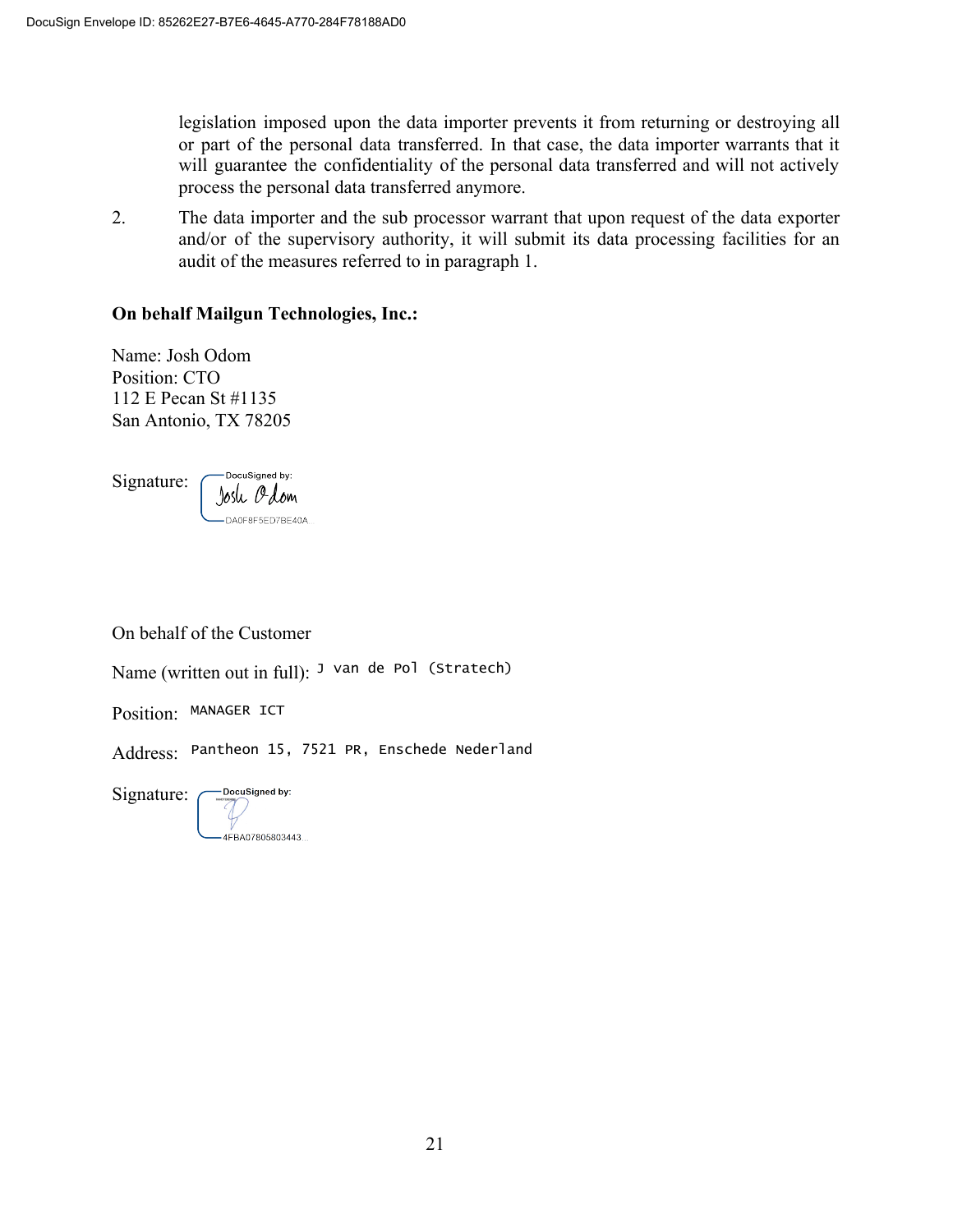# **APPENDIX 1 TO THE STANDARD CONTRACTUAL CLAUSES**

### **DATA EXPORTER**

The data exporter is the non-Mailgun entity that transfers Personal Data outside the EEA and uses Mailgun services as a direct Customer of Mailgun or as an end user through Mailgun's Customer.

# **DATA IMPORTER**

The data importer is Mailgun Technologies, Inc., a provider of Mailgun™ services.

# **DATA SUBJECTS**

The personal data transferred may concern individuals about whom personal data is transmitted or stored by data exporter via the Mailgun hosted system and/or services.

### **CATEGORIES OF DATA**

The personal data transferred includes name, email, IP address and personal data included in message content.

### **PROCESSING OPERATIONS**

Under the Agreement, Mailgun provides certain email services to the data exporter or data importer, as applicable. Mailgun may therefore process personal data. Such processing activities include (a) providing the Services; (b) the detection, prevention and resolution of security and technical issues; and (c) responding to Customer's support requests.